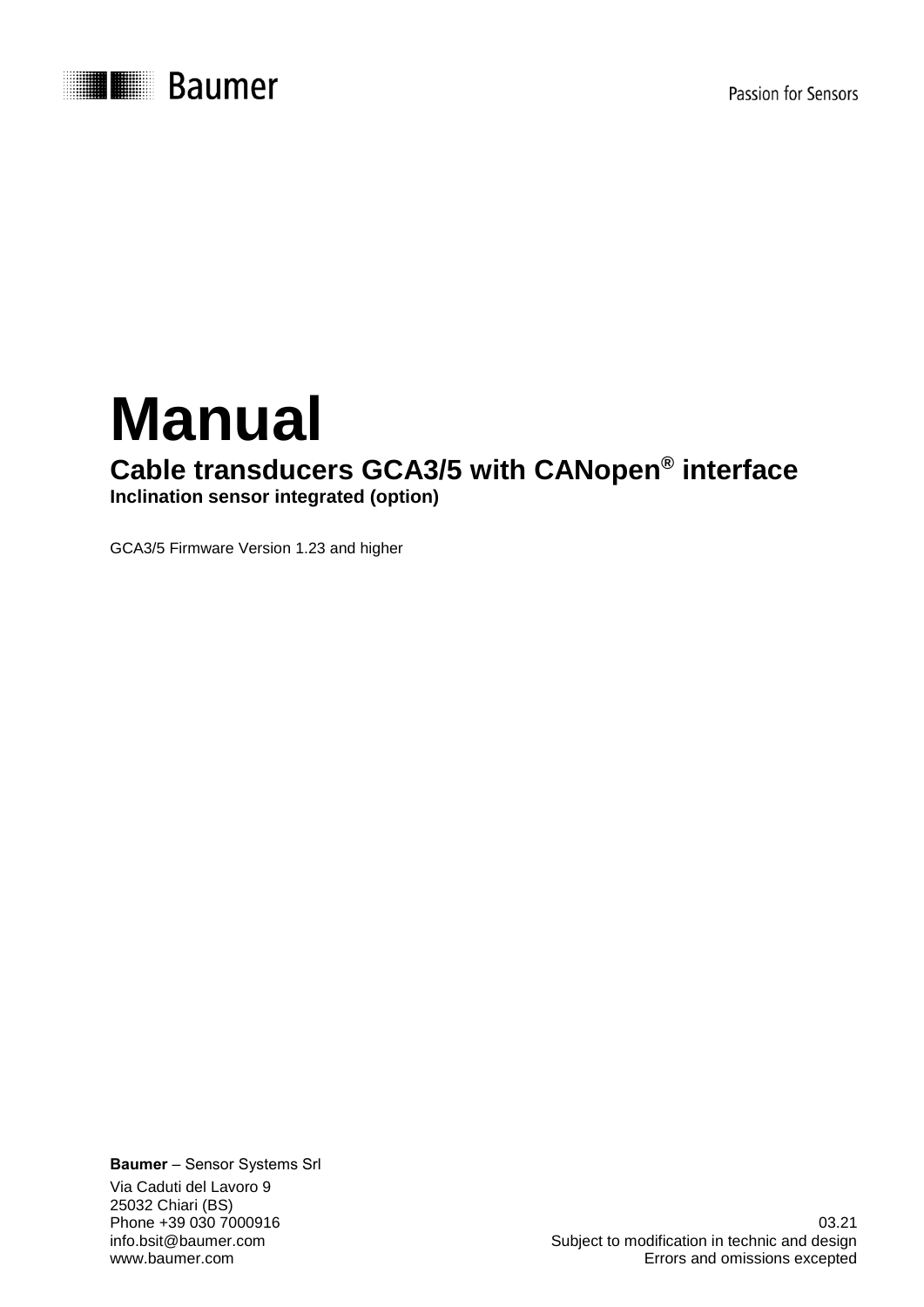

# **Contents**

| 1      |  |
|--------|--|
| 2      |  |
| 3      |  |
| 3.1    |  |
| 4      |  |
| 4.1    |  |
| 4.2    |  |
| 4.3    |  |
| 4.4    |  |
| 4.4.1  |  |
| 4.4.2  |  |
| 5      |  |
| 5.1    |  |
| 5.2    |  |
| 6      |  |
| 6.1    |  |
| 6.2    |  |
| 6.2.1  |  |
| 6.2.2  |  |
| 6.2.3  |  |
| 6.2.4  |  |
| 6.3    |  |
| 6.3.1  |  |
| 6.3.2  |  |
| 6.3.3  |  |
| 6.3.4  |  |
| 6.3.5  |  |
| 6.3.6  |  |
| 6.3.7  |  |
| 6.3.8  |  |
| 6.3.9  |  |
| 6.3.10 |  |
| 7      |  |
| 7.1    |  |
| 7.2    |  |
| 7.3    |  |
| 7.4    |  |
| 7.4.1  |  |
| 7.4.2  |  |
| 7.5    |  |
| 7.6    |  |
| 8      |  |
| 8.1    |  |
| 8.2    |  |
| 8.3    |  |
| 8.4    |  |
| 8.4.1  |  |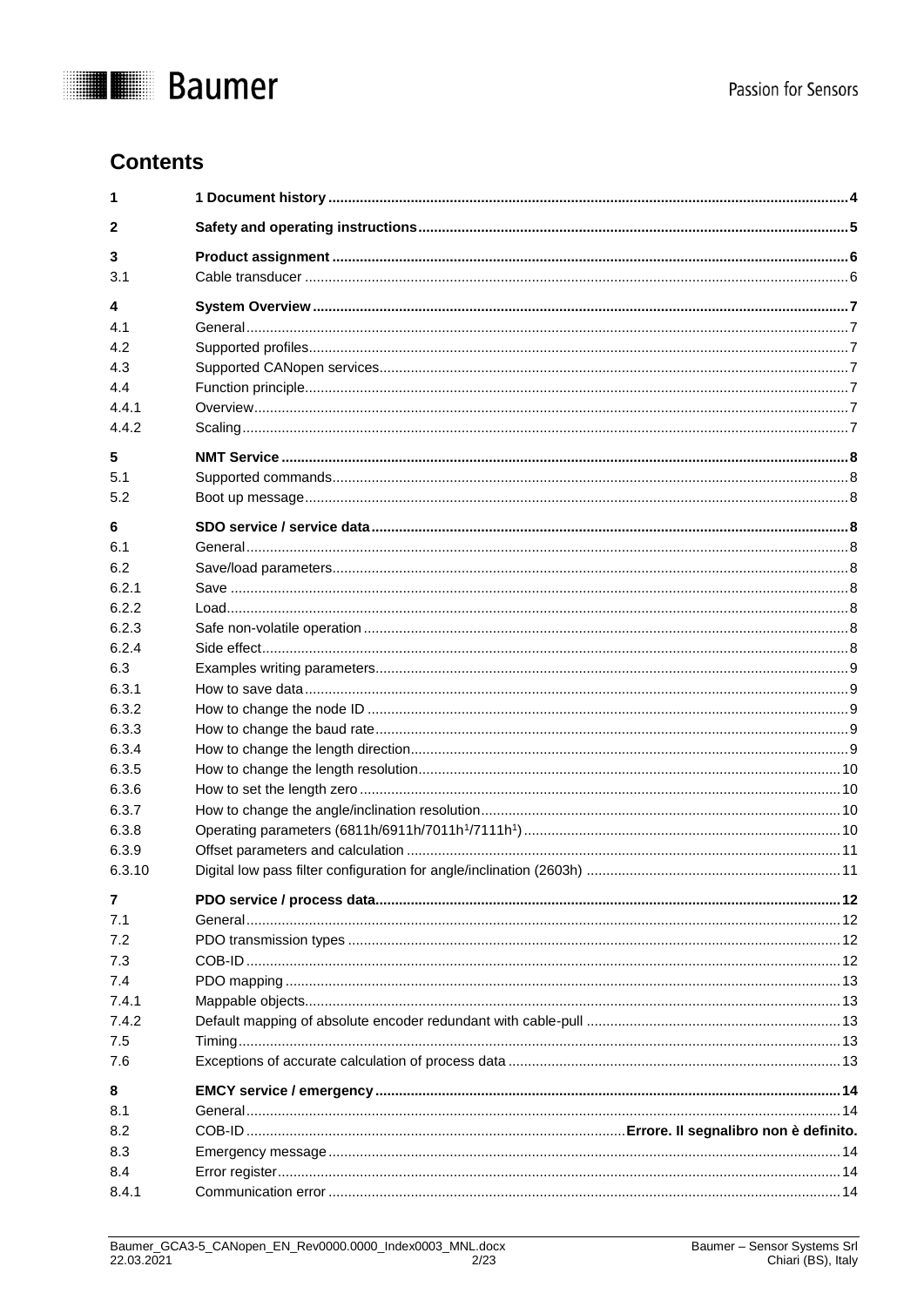# Passion for Sensors

# **THE Baumer**

| 8.4.2 |  |
|-------|--|
| 8.5   |  |
| 9     |  |
| 9.1   |  |
| 9.2   |  |
| 9.3   |  |
| 10    |  |
| 10.1  |  |
| 10.2  |  |
| 11    |  |
| 11.1  |  |
| 11.2  |  |
| 11.3  |  |
| 12    |  |
| 12.1  |  |
| 12.2  |  |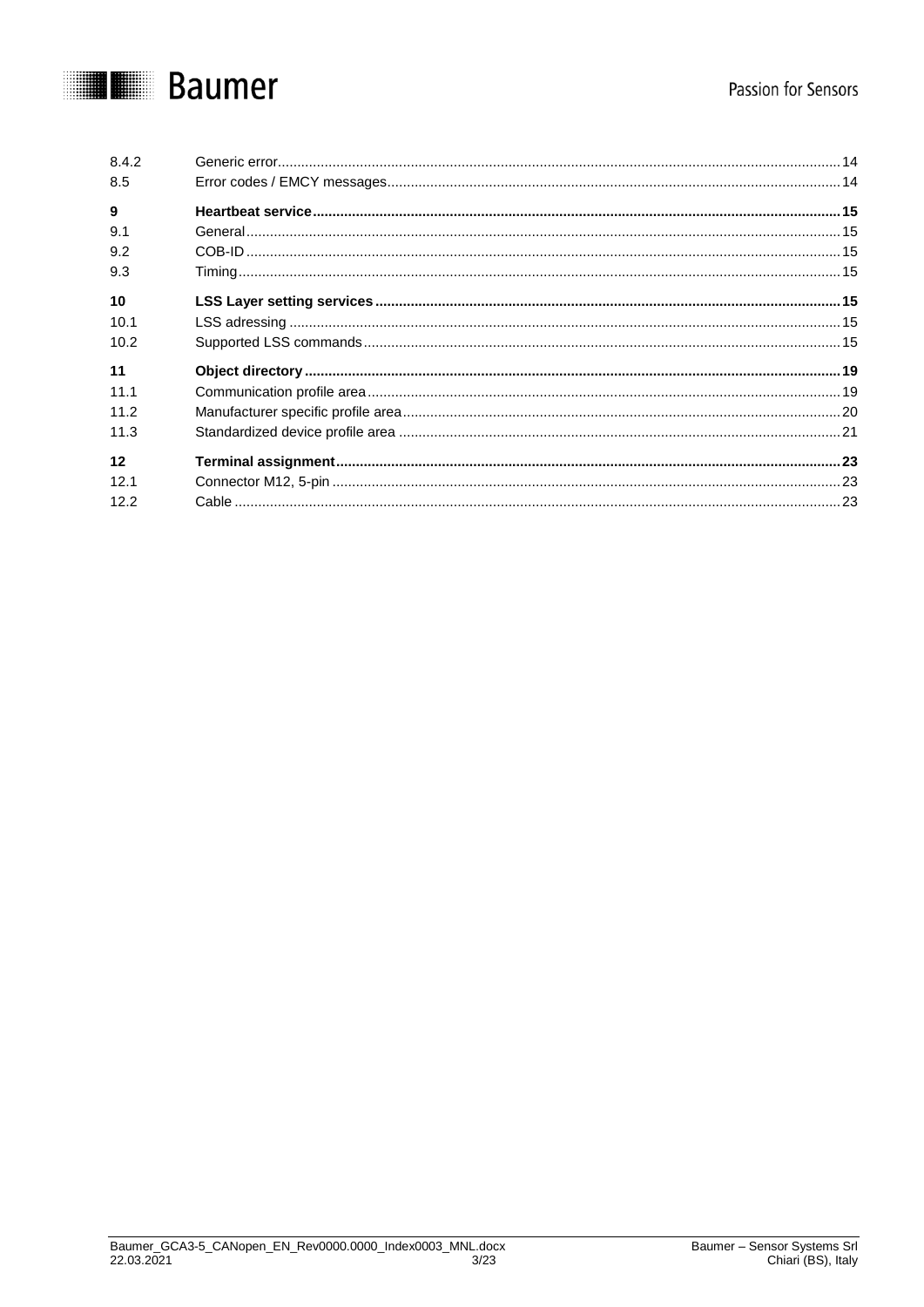

# <span id="page-3-0"></span>**1 1 Document history**

This document is subject to changes. In order to have the most current version please download on [www.baumer.com](http://www.baumer.com/)

| <b>Document</b><br>index | <b>Date</b> | <b>Firmware</b><br>version | <b>CANopen</b><br><b>Revision</b><br><b>Number</b><br>Obj. 1018 | <b>Author</b> | <b>Changes</b>                                                                                                                                                                                                                                                                                                                                                                                                                                                                                         |
|--------------------------|-------------|----------------------------|-----------------------------------------------------------------|---------------|--------------------------------------------------------------------------------------------------------------------------------------------------------------------------------------------------------------------------------------------------------------------------------------------------------------------------------------------------------------------------------------------------------------------------------------------------------------------------------------------------------|
| 0000<br>(Rev11)          |             | From V01-23                | 0000.0000h                                                      | zazg          | Version replacing all previous documents                                                                                                                                                                                                                                                                                                                                                                                                                                                               |
| 0001                     | 24.09.2020  | From V01-23                | 0000.0000h                                                      | mis / gua     | - Introduce firmware version and CANopen<br>revision number in this table<br>- Adapted manual filename name and EDS file<br>name<br>- Errata / language / format corrections<br>- Set the parameters in the object list with the<br>"SAVE" attribute, paragraph 11.                                                                                                                                                                                                                                    |
| 0002                     | 09.02.2021  | From V01-23                | 0000.0000h                                                      | zazg          | - Changed the linear position and angular<br>position information.                                                                                                                                                                                                                                                                                                                                                                                                                                     |
| 0003                     | 22.03.2021  | From V01-23                | 0000.0000h                                                      | mis / qua     | - Updated the product assignment, paragraph 3<br>- Updated Node IDs with default address for<br>CANopen redundant version, paragraph 10<br>- Updated OBJ 0x3001 description, paragraph<br>11.2 (Manufacturer specific profile area)<br>- Insert note for products with CANopen<br>redundant, paragraph 11.2 (Manufacturer<br>specific profile area)<br>- Insert note for products with CANopen<br>redundant and inclination sensor integrated,<br>paragraph 11.3 (Standardized device profile<br>area) |

#### **Disclaimer of liability**

The present manual was compiled with utmost care, errors and omissions reserved. For this reason Baumer rejects any liability for the information compiled in the present manual. Baumer nor the author will accept any liability for direct or indirect damages resulting from the use of the present information.

At any time we should be pleased receiving your comments and proposals for further improvement of the present manual.

Created by: Sensor Systems Srl Chiari, Italy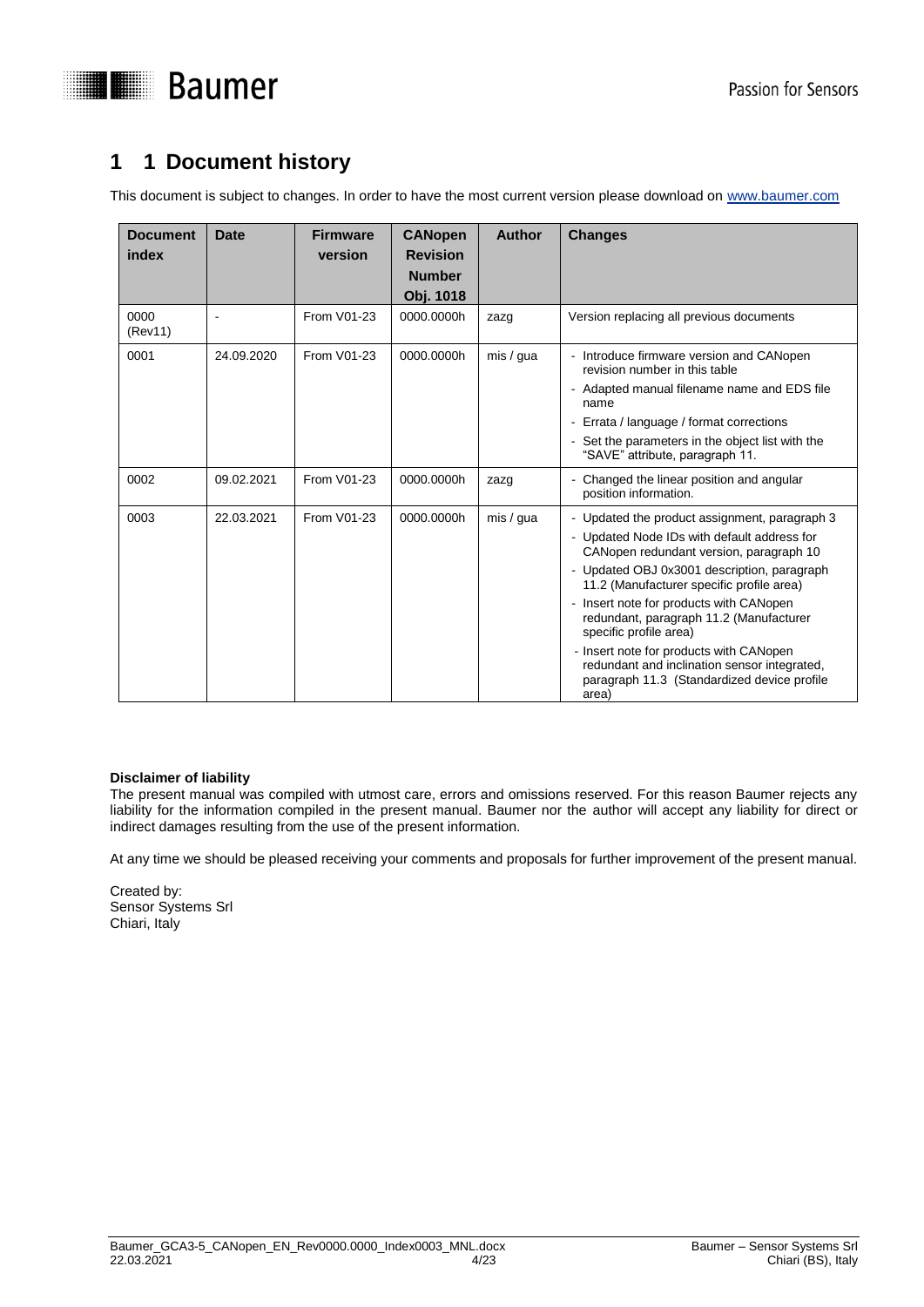

# <span id="page-4-0"></span>**2 Safety and operating instructions**

### **Intended purpose of the equipment**

- The cable transducer is a precision measuring device to determine linear and angular positions and to supply the downstream device with measured values in the form of electronic output signals. The inclination sensor must not be used for any other purpose.
- Unless this product is specially labeled, it may not be used for operation in potentially explosive environments. Make sure by appropriate safety measures, that in case of error or failure of the inclination sensor, no danger to persons or damage to the system or operating facilities occurs.

### **Personnel qualification**

- Installation and assembly of this product may be performed only by a person qualified in electronics and precision mechanics.
- Consider also the operation manual of the machine manufacturer.

### **Safety remarks**

- Prior to commissioning the equipment, check all electrical connections.
- If installation, electrical connection or any other work performed at the inclination sensor or at the equipment is not correctly executed, this can result in a malfunction or failure of the inclination sensor.
- Steps must be taken to exclude any risk of personal injury, damage to the plant or to the operating equipment as a result of inclination sensor failure or malfunction by providing suitable safety precautions.
- Inclination sensor must not be operated outside the specified limited values (see detailed product documentation).

*Failure to comply with the safety remarks can result in malfunctions, personal injury or damage to property.*

#### **Transport, storage and disposal**

- Only ever transport or store cable transducers in their original packaging.
- Never drop cable transducers or expose them to major vibrations.
- The cable transducer contains electronic components. At its disposal, local environmental guidelines must be followed.

# **Assembly**

- Avoid impacts or shocks on the housing.
- Avoid any twist or torsion on the housing.
- Do not open the inclination sensor or make any mechanical changes to it.

*The sensor housing or electronic components can be damaged. In this case, safe and reliable operation cannot be guaranteed.*

# **Electrical commissioning**

- Do not modify the cable transducer electrically and remove power supply while connecting it electrically.
- The electrical connection must not be attached or removed under power supply.
- Ensure that the entire plant is installed in line with EMC requirements. The installation environment and wiring affect the electromagnetic compatibility of the inclination sensor.
- Install the cable transducer and supply cables separately or at a long distance from cables with high interference emissions (frequency converters, contactors etc.)
- Where working with consumers which have high interference emissions, make available a separate power supply for the cable transducer.
- Unused outputs must not be connected.

*Failure to observe these instructions can result in malfunctions, material damage or personal injury.*

# **Supplementary information**

- This manual is intended as a supplement to already existing documentation (catalogues, data sheets and assembly instructions).
- The manual must be read without fail before initial commissioning of the equipment.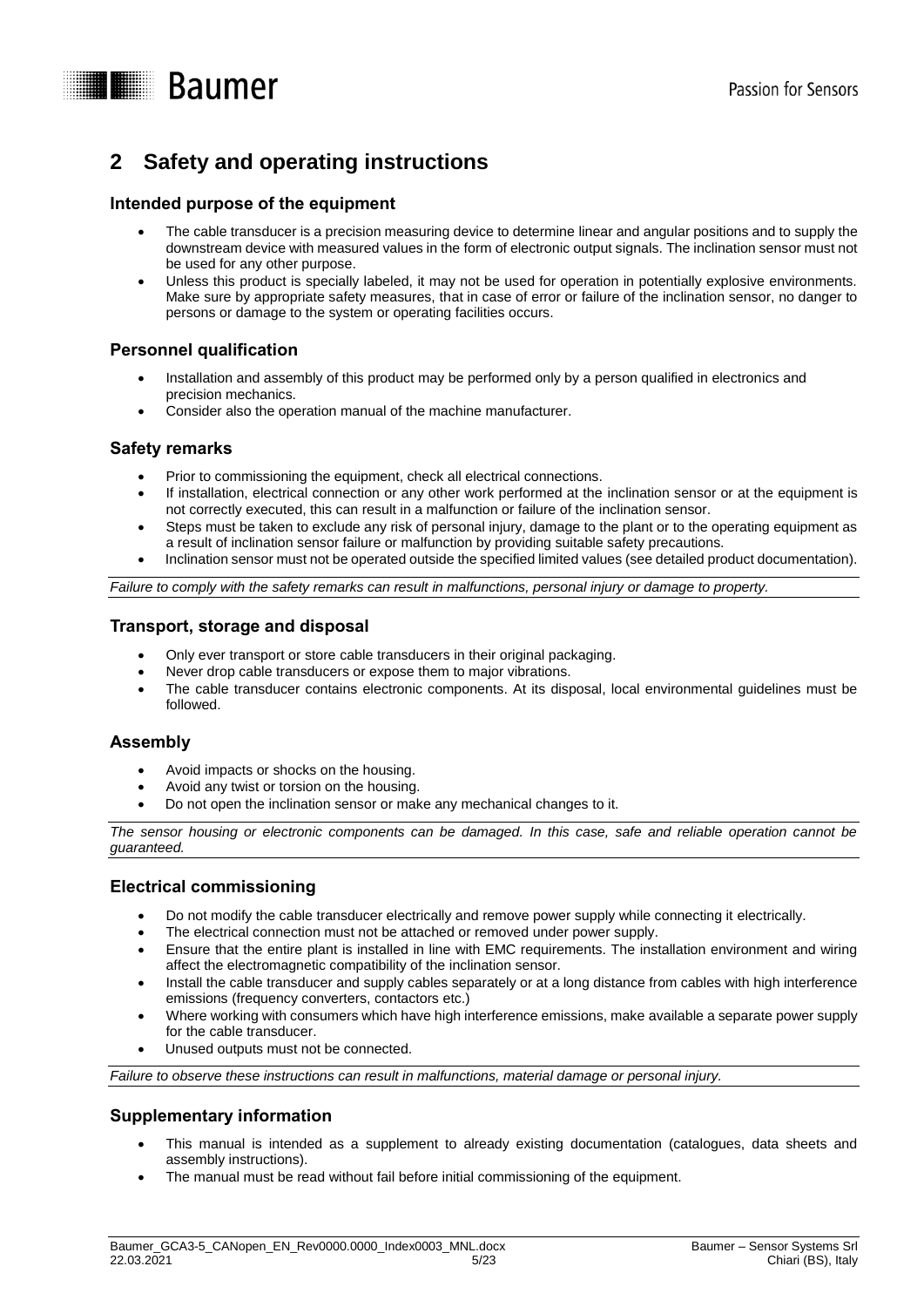

# <span id="page-5-0"></span>**3 Product assignment**

# <span id="page-5-1"></span>**3.1 Cable transducer**

| <b>Product</b>                | <b>Product Code</b> | <b>Device Name</b> | <b>EDS File</b>          |
|-------------------------------|---------------------|--------------------|--------------------------|
| GCA5                          |                     |                    |                          |
| Cable transducer GCA5-PM      | 0x0521              | GCA <sub>5</sub>   | GCA3-5_0x0521_V00.00.eds |
| Cable transducer GCA5-PM      | 0x0521              | GCA5               | GCA3-5 0x0521 V00.00.eds |
| redundant (2-channel design)  |                     |                    |                          |
| Cable transducer GCA5-PM      | 0x0521              | GCA <sub>5</sub>   | GCA3-5 0x0521 V00.00.eds |
| with integrated inclinometer  |                     |                    |                          |
| Cable transducer GCA5-PM      | 0x0521              | GCA <sub>5</sub>   | GCA3-5_0x0521_V00.00.eds |
| redundant (2-channel design   |                     |                    |                          |
| with integrated inclinometer) |                     |                    |                          |
|                               |                     |                    |                          |
| GCA3                          |                     |                    |                          |
| Cable transducer GCA5-PM      | 0x0521              | GCA <sub>3</sub>   | GCA3-5_0x0521_V00.00.eds |
| Cable transducer GCA5-PM      | 0x0521              | GCA3               | GCA3-5_0x0521_V00.00.eds |
| redundant (2-channel design)  |                     |                    |                          |
| Cable transducer GCA5-PM      | 0x0521              | GCA3               | GCA3-5 0x0521 V00.00.eds |
| with integrated inclinometer  |                     |                    |                          |
| Cable transducer GCA5-PM      | 0x0521              | GCA3               | GCA3-5 0x0521 V00.00.eds |
| redundant (2-channel design   |                     |                    |                          |
| with integrated inclinometer) |                     |                    |                          |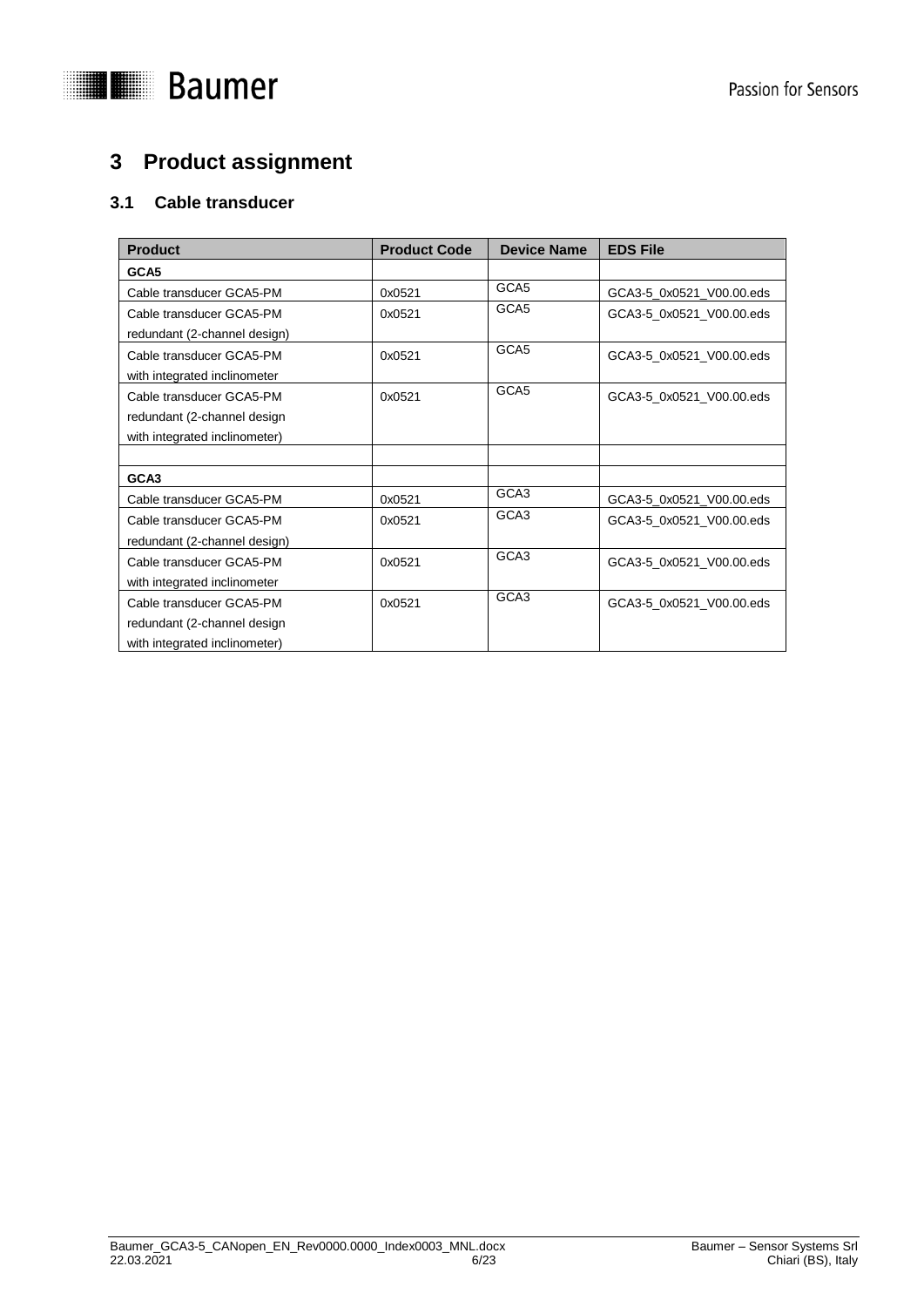



# <span id="page-6-0"></span>**4 System Overview**

# <span id="page-6-1"></span>**4.1 General**

The cable transducer is a linear measuring system with a CANopen interface. It supports scaling and presetting. In consideration of encoder device profile CiA 406, it behaves like an absolute linear encoder - class C2 (exception diagnostic part). It has also implemented the inclinometer device profile CiA 410 from users organization "CAN in Automation" (CiA).

# <span id="page-6-2"></span>**4.2 Supported profiles**

Following CANopen profiles are supported:

- CiA 301 / Version 4.2.0 (Communication profile)
- CiA 305 / Version 3.0.0 (LSS Layer Setting Services)
- CiA 406 / Version 4.0.2 (Encoder device profile)
- CiA 410 / Version 2.0.0 (Inclinometer device profile)

# <span id="page-6-3"></span>**4.3 Supported CANopen services**

Following CANopen services are supported:

- 1 Network Management (according to CiA 301)
- 1 SDO Server (according to CiA 301)
- 2 TPDOs (according to CiA 301/CiA 406/ CiA 410)
- 1 Emergency Producer (according to CiA 301/CiA 406/ CiA 410)
- 1 Heartbeat Producer (according to CiA 301)

# <span id="page-6-4"></span>**4.4 Function principle**

#### <span id="page-6-5"></span>**4.4.1 Overview**

Figure 1: Function principle overview



# <span id="page-6-6"></span>**4.4.2 Scaling**

The object 6005 indicates the measuring step settings for position and speed. The value of position step setting (sub-index 01h) is given in multiples of 0,001 μm. The value of speed step setting (sub-index 02h) is be given in multiples of 0,01 mm/s. Example 1: A position step setting of 1'000'000 nm/step means that the position output unit is 1mm.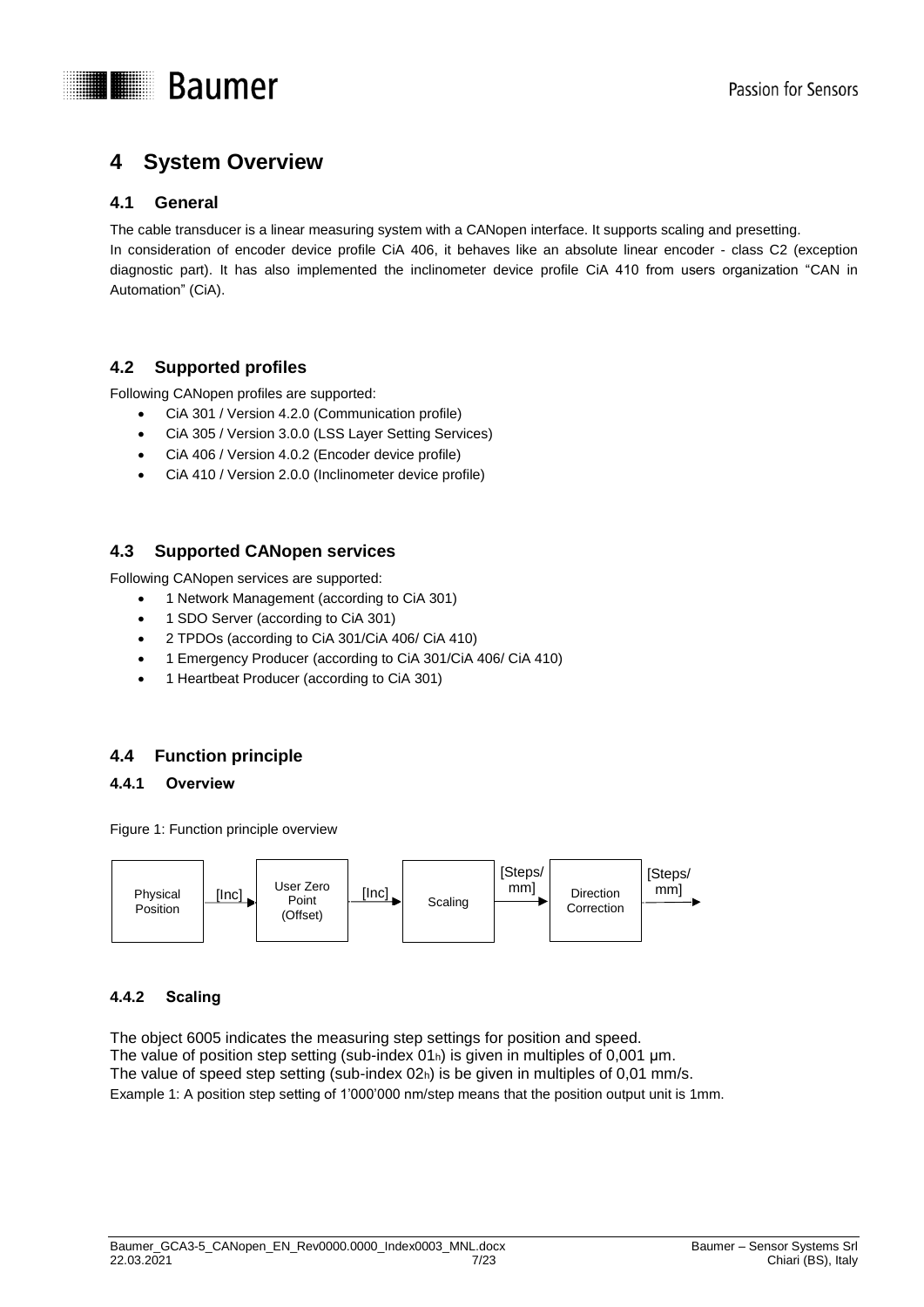

# <span id="page-7-0"></span>**5 NMT Service**

# <span id="page-7-1"></span>**5.1 Supported commands**

Following NMT commands are supported:

- **NMT Start**
- NMT Preoperational
- NMT Stop
- NMT Reset
- NMT Communication Reset

There is no difference between NMT Reset and NMT Communication Reset

# <span id="page-7-2"></span>**5.2 Boot up message**

Send NMT message to initialize the sensor

| <b>COB-ID</b> | Len | D0   | D1 |
|---------------|-----|------|----|
| 0x000         | ╭   | ງx01 | ID |

Note: ID can be 0 for broadcast initialization

After a power-on or NMT reset, the device will send a Boot up message.

| COB ID           | Byte 0 |
|------------------|--------|
| $700h + node$ ID | ററ     |

# <span id="page-7-3"></span>**6 SDO service / service data**

#### <span id="page-7-4"></span>**6.1 General**

The sensor supports 1 SDO server (Expedited read/write, segmented read).

# <span id="page-7-5"></span>**6.2 Save/load parameters**

The sensor supports saving parameters to a non-volatile memory.

#### <span id="page-7-6"></span>**6.2.1 Save**

Writing "save" to 0x1010-x saves the corresponding objects to the non-volatile memory. After a reset or power-on, the parameters are loaded from the non-volatile memory. The SDO request to 1010h-x is answered after saving.

#### <span id="page-7-7"></span>**6.2.2 Load**

Writing "load" to 1011h-x restores the corresponding objects. The parameters are restored after a reset or power-on.

#### <span id="page-7-8"></span>**6.2.3 Safe non-volatile operation**

To ensure safe non-volatile operation, the time between access object 1010h-x or 1011h-x and a reset or power-on has to be at least 600 msec.

#### <span id="page-7-9"></span>**6.2.4 Side effect**

Save/Load operations interrupt the updating of position.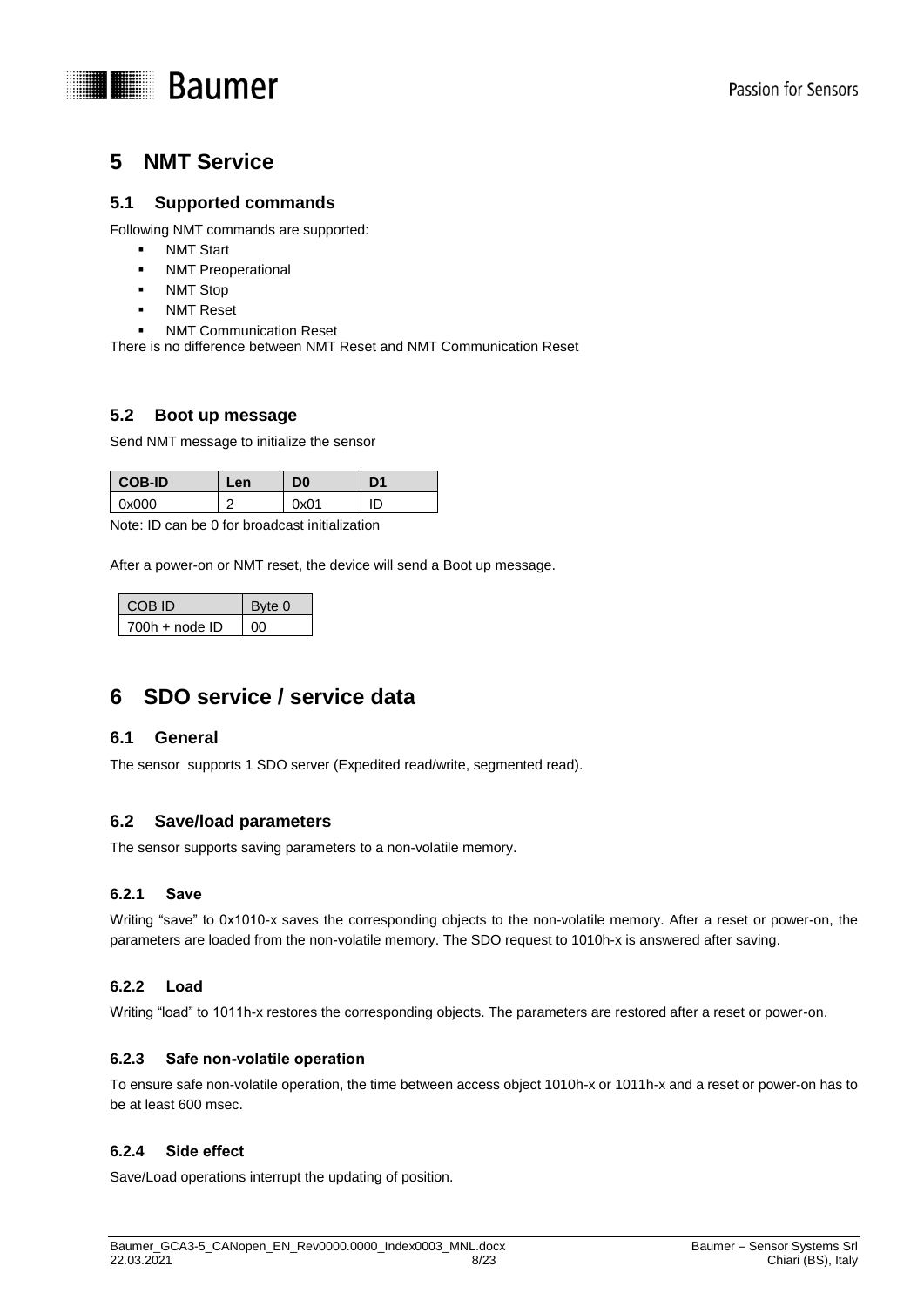

### <span id="page-8-0"></span>**6.3 Examples writing parameters**

#### <span id="page-8-1"></span>**6.3.1 How to save data**

|               | Send the SDO message |      |      |                     |      |      |                |      |      |  |  |  |  |  |
|---------------|----------------------|------|------|---------------------|------|------|----------------|------|------|--|--|--|--|--|
| <b>COB-ID</b> | Len                  | D0   | D1   | n <sub>2</sub><br>ש | n.   | D4   | D <sub>5</sub> | D6   |      |  |  |  |  |  |
| $0x600 + ID$  |                      | 0x23 | 0x10 | 0x10                | 0x01 | 0x73 | 0x61           | 0x76 | 0x65 |  |  |  |  |  |

#### <span id="page-8-2"></span>**6.3.2 How to change the node ID**

Send the SDO message

| <b>COB-ID</b>          | ∟en | Dr.                         |                  | r.<br>◡ | -nr<br>v. | - 15 |      | D6   | --<br>- |
|------------------------|-----|-----------------------------|------------------|---------|-----------|------|------|------|---------|
| $\Gamma$<br>0x600<br>ᄔ |     | $\bigcap$ $\bigcap$<br>∪∧∠i | 0x0 <sup>4</sup> | 0x30    | 0x00      | ''   | 0x00 | 0x00 | 0x00    |

Note: values below 1 or above 127 are not accepted and the existing setting remains valid. After setting the new entries a SAVE command (see par. "How to save data") followed by a turnoff and on.

#### <span id="page-8-3"></span>**6.3.3 How to change the baud rate**

Send the SDO message

| <b>COB-ID</b>              | Len | D <sub>0</sub><br>טע | D4   | DC.<br>◡ | n <sub>o</sub><br>◡ |          | - -<br>-- | D <sub>6</sub> | . .<br>- |
|----------------------------|-----|----------------------|------|----------|---------------------|----------|-----------|----------------|----------|
| $\sim$<br>0x600<br>ᅩ<br>ືື |     | <b>NOE</b><br>∪∧∠⊦   | 0x00 | 0x30     | 0x00                | חח<br>⊃⊏ | 0x00      | 0x00           | 0x00     |

Note: Values above 7 are not accepted and the existing setting remains valid. After setting the new entries a SAVE command (see par. "How to save data") followed by a turnoff and on.

#### <span id="page-8-4"></span>**6.3.4 How to change the length direction**

There are 2 ways for changing direction.

#### **6.3.4.1 First method (CiA 406)**

Send the SDO message.

| <b>COB-ID</b>          | Len | D0         | n4   | ש    | n.<br>v. | ע   | $\sim$<br>- | DЄ   | n-   |
|------------------------|-----|------------|------|------|----------|-----|-------------|------|------|
| $\Gamma$<br>0x600<br>ᄔ |     | ∩⊽Ω<br>ىمە | 0x00 | 0x60 | 0x00     | PAR | 0x00        | 0x00 | 0x00 |

Where PAR is the parameter setting as follows

| <b>PAR</b> | <b>MEANING</b>                                                                              |
|------------|---------------------------------------------------------------------------------------------|
| 0x00       | Positive direction (length increase pulling the cable), length expressed in unit of 0.1 mm  |
| 0x01       | Negative direction (length decrease pulling the cable), length expressed in unit of 0.1 mm  |
| 0x04       | Positive direction (length increase pulling the cable), resolution depends on object 0x6005 |
| 0x05       | Negative direction (length decrease pulling the cable), resolution depends on object 0x6005 |

#### **6.3.4.2 Second method**

Send the SDO message

| <b>COB-ID</b>          | Len | D <sub>0</sub><br>υu | DZ.  | D.<br>ື | n.   |            | DI.<br>◡ | Dr.<br>υg | --<br>- |
|------------------------|-----|----------------------|------|---------|------|------------|----------|-----------|---------|
| $\Gamma$<br>0x600<br>ᄔ |     | Jx2F                 | 0x02 | 0x21    | 0x01 | <b>DIR</b> | 0x00     | 0x00      | 0x00    |

Where DIR is the direction:  $0 =$  positive (0 to FS),  $1 =$  negative (0 to  $-FS$ ) If it is necessary to set negative direction (FS to 0), the object 2119.0 must be set to 0.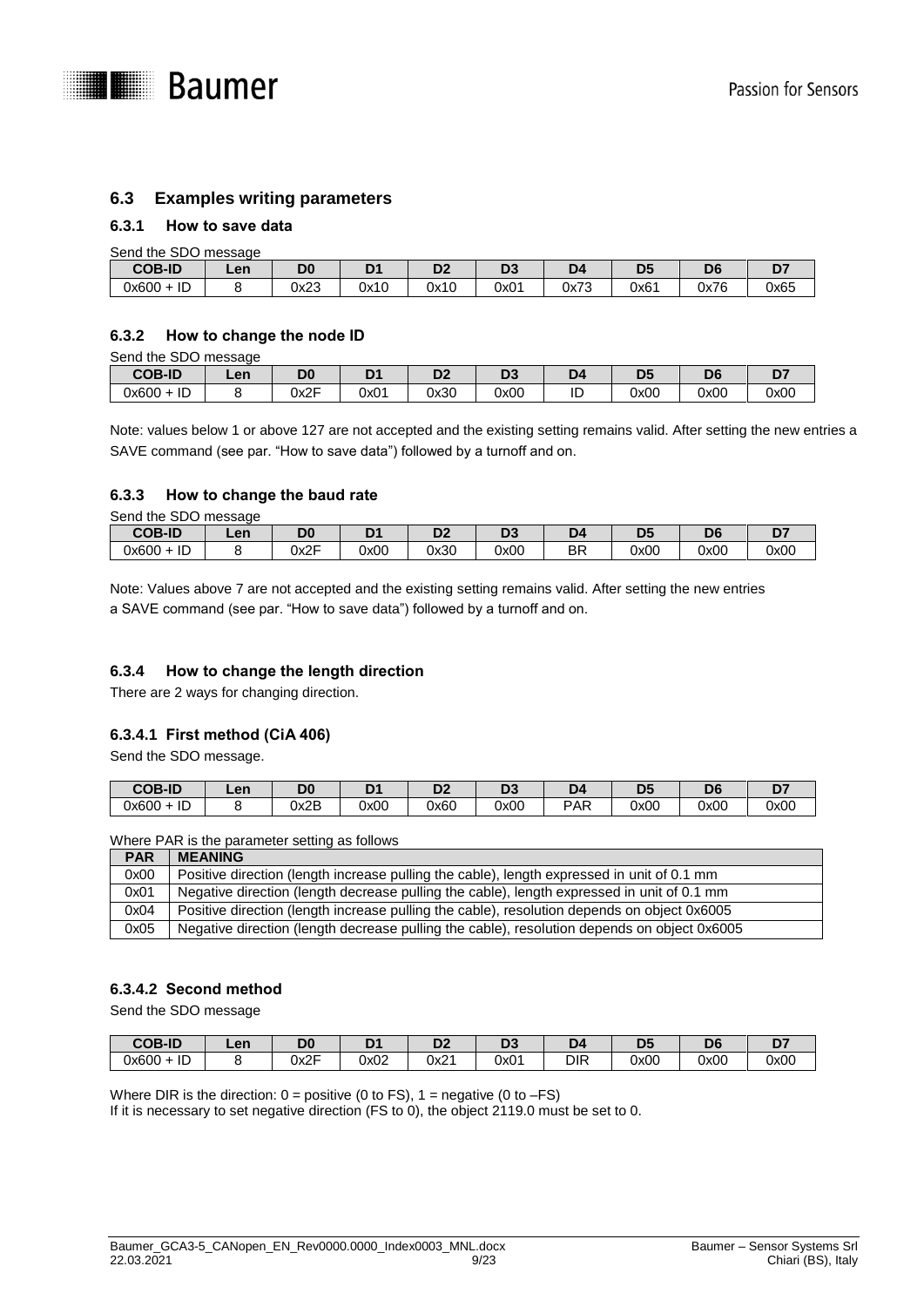

#### <span id="page-9-0"></span>**6.3.5 How to change the length resolution**

Set the parameters as explained in previous paragraph, then send the SDO message.

| <b>COB-ID</b>                    | Len | D <sub>0</sub> | -    | ~~<br>◡ | DC.<br>w         |           | n,<br>レ、 | $\sim$<br>υr         | ~-<br>י             |
|----------------------------------|-----|----------------|------|---------|------------------|-----------|----------|----------------------|---------------------|
| $\mathbf{F}$<br>0x600<br>ாட<br>- |     | 0x23           | 0x05 | 0x60    | 0x0 <sup>-</sup> | Dr.<br>٦L | ∍.       | $\Gamma$<br>. .<br>∼ | D <sub>c</sub><br>w |

Where R0...R3 represents the unit of measure of the output length, expressed in nm (Nanometer).

For example, to obtain a resolution of 1 mm:

 $R0 = 0x40$ ,  $R1 = 0x42$ ,  $R2 = 0x0F$ ,  $R3 = 0x00$ 

It means R = 0x000F4240 (1'000'000 decimal) = 1'000'000nm = 1 mm.

I.e: if it's necessary to have the measure expressed in 10 mm, the value to write must be 10'000'000 nm, to obtain instead a resolution of 0.1 mm, the value to write will be 100'000 nm

Note: it's necessary to be sure that in the object 6000h the value present is 4 or 5.

#### <span id="page-9-1"></span>**6.3.6 How to set the Preset**

Send the SDO message to set the desired value:

| <b>COB-ID</b>        | Len | D <sub>0</sub> |      | ne<br>יש | r.<br>ັ້ | . ID      | DE<br>◡ | D <sub>6</sub> | - |
|----------------------|-----|----------------|------|----------|----------|-----------|---------|----------------|---|
| IГ<br>$0x600 +$<br>ᄔ |     | ハックタ<br>◡▵▵    | 0x10 | 0x60     | 0x01     | DC.<br>٦U | ∍.<br>. | Dr.<br>∼       | w |

Where R0...R3 represent the desired output length, expressed in according with the resolution.

For example, if the resolution is 1 mm and the desired value in that position is 300 mm:

 $R0 = 0x2C$ ,  $R1 = 0x01$ ,  $R2 = 0x00$ ,  $R3 = 0x00$ 

It means R = 0x0000012C (300 decimal).

if the resolution is 0.1 mm and the desired value in that position is 300 mm:

 $R0 = 0 \times B8$ ,  $R1 = 0 \times 0B$ ,  $R2 = 0 \times 00$ ,  $R3 = 0 \times 00$ 

It means R = 0x00000BB8 (3000 decimal).

For the Zero it's only necessary to set  $R = 0x00000000$  (0 decimal)

#### <span id="page-9-2"></span>**6.3.7 How to change the angle resolution**

This object shall indicate the resolution of the inclinometer of Slope long16 (object 6810h) based on 0.001°.

This resolution is also valid for the 32-bit value object (6910h). In case of low resolution, the value is 10d. In case of high resolution the value is 1d. The following table describes all possible resolutions:

| Resolution (6800h/7000h) |                    |  |  |  |  |  |  |  |
|--------------------------|--------------------|--|--|--|--|--|--|--|
| Value                    | <b>Description</b> |  |  |  |  |  |  |  |
| 01h(1d)                  | $0.001^{\circ}$    |  |  |  |  |  |  |  |
| Ah (10d)                 | $0.01^{\circ}$     |  |  |  |  |  |  |  |
| 64h (100d)               | $0.1^\circ$        |  |  |  |  |  |  |  |
| 3E8h (1000d)             | 40                 |  |  |  |  |  |  |  |

#### <span id="page-9-3"></span>**6.3.8 Operating parameters (6811h/6911h)**

The above mentioned operating parameter influences the output inclination in the following manner: Bit Mask:

|         | Bit 7 | Bit 6 | Bit 5 | Bit 4 | Bit 3 | Bit 2 | Bit 1 | Bit 0 |
|---------|-------|-------|-------|-------|-------|-------|-------|-------|
|         |       |       |       |       |       |       |       |       |
| Default |       |       |       | ∼     |       |       |       |       |

 $i =$  Inversion (0 = Do not enable inversion; 1 = Enable inversion)  $s =$  Scaling (0 = Do not enable scaling; 1 = Enable scaling)

Scaling means that the following equation is applied: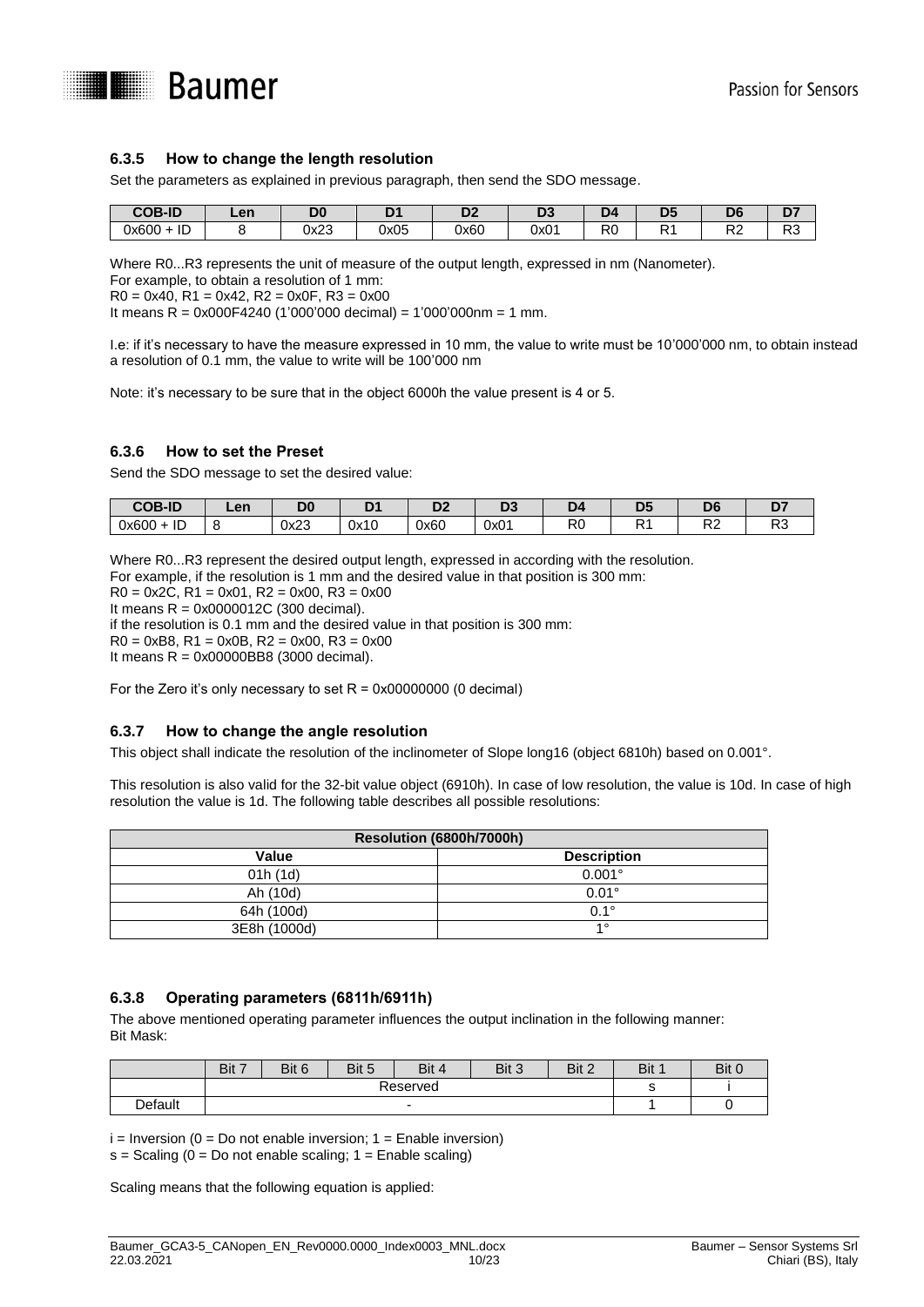

Inclination =  $A + B + C$ 

A is a physically measured angle; B is a differential slope offset; C is a slope offset.

The operating parameters are applied for the according slope (i.e. 6811h operating parameter influences 6810h slope).

The 16-bit and 32-bit values are hardwired internally (i.e. changing the operating parameter at 6811h changes the operating parameter at 6911h).

#### <span id="page-10-0"></span>**6.3.9 Offset parameters and calculation**

This object shall indicate the application offset of the longitudinal axis. The value shall be given in angular degrees with the resolution given in object 6000h. The following formula applied: Slope offset  $= A - B - C$ 

Where

Where

A is a slope preset value at tacc;

B is a slope physical measured at tacc;

 $C$  is a differential slope offset and tacc = time when accessing object a preset object

The 16-bit and 32-bit values are hardwired internally (i.e. changing the differential offset at 6814h changes the differential offset at 6914h)

i.e.: Send the SDO message to set the angle zero:

| <b>COB-ID</b>     | Len | D <sub>0</sub> | 34<br>- | ~~<br>יש | n.<br>IJ, | æ    | $\sim$<br>-- | De             | ◡    |
|-------------------|-----|----------------|---------|----------|-----------|------|--------------|----------------|------|
| . .<br>0x600<br>ᅚ |     | 0x2B           | 0x12    | 0x68     | 0x00      | 0x00 | 0x00         | 0x00<br>$\sim$ | 0x00 |

#### <span id="page-10-1"></span>**6.3.10 Digital low pass filter configuration for angle (2603h) and length (2103)**

#### **Angle filter**:

The digital Angle filter's cut-off frequency can be adjusted through the object 2603h.

The IIR coefficient is expressed in tenths of hertz. E.g.: Fc = 3 Hz -> 30d(0x1E). The value can be selected in a range from 0 to 300(30Hz).

The default coefficient is 30(3.0Hz).

#### **Length filter:**

The Length Filter can be adjusted through the object 2103h. The IIR coefficient is expressed in %. The value can be selected in a range from 0 to 100

The default coefficient is 20.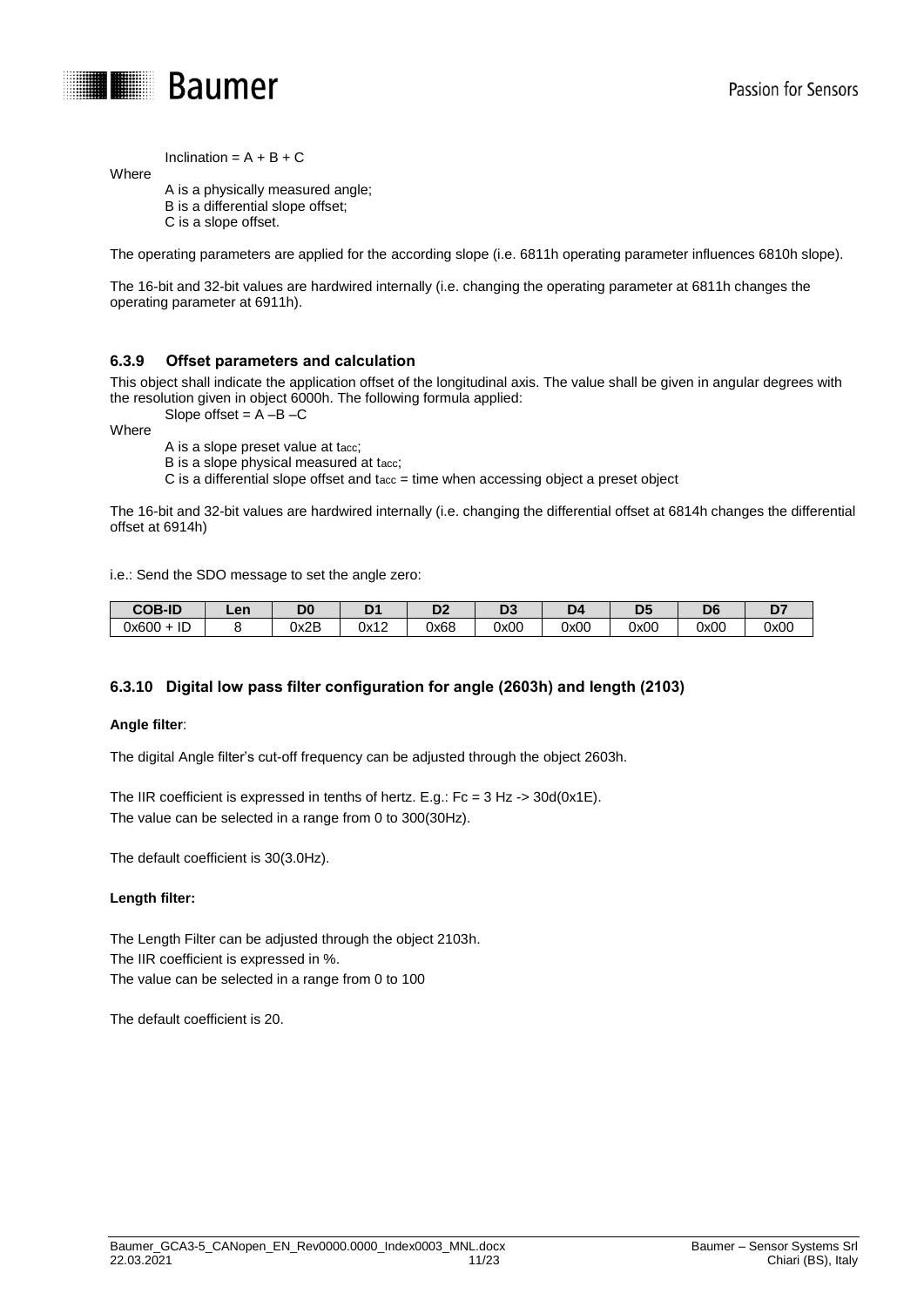



# <span id="page-11-0"></span>**7 PDO service / process data**

# <span id="page-11-1"></span>**7.1 General**

The sensor supports TPDO1 and TPDO2. PDOs are only transmitted in operational mode.

# <span id="page-11-2"></span>**7.2 PDO transmission types**

The following transmission types are supported (object 180x-2):

- Synchronous transmission (1-240)
- Asynchronous transmission (255)
- Manufacturer transmission (254)

Both PDOs support all transmission types.

Transmission type 255 and 254: The PDO is transmitted timer driven. The time interval between 2 PDOs can be adapted in the object 180xh-5

| Transmission type 1-240: | The PDO is transmitted after the n-th sync frame. |
|--------------------------|---------------------------------------------------|
| Transmission type 1:     | The PDO is transmitted after one sync frame.      |
| Transmission type 2:     | The PDO is transmitted after two sync frames.     |
| etc.                     |                                                   |

# <span id="page-11-3"></span>**7.3 COB-ID**

The COB-ID for both PDOs is changeable (in Object 180xh-1) The format of the TPDO is:

#### *TPDO1*

| <b>COB-ID</b>   | <b>A</b> n<br>--- | $\sim$<br>- - | - - | . .<br>-- |     | --<br>– ∼ | n0<br>v |  |
|-----------------|-------------------|---------------|-----|-----------|-----|-----------|---------|--|
| $+$ ID<br>0x180 |                   | DC.           |     | m,        | DC. |           |         |  |

where P is the actual position value in 0.1 mm or other scale (depending on the resolution settings).

Interpretation example Considering a resolution of 0.1 mm:  $P0 = 0x10$ ,  $P1 = 0x27$ ,  $P2 = P3 = 0$ It means P = 0x00002710 (10'000 decimal) = 1'000 mm

*TPDO2 (enabled in case of inclination sensor integrated)*

| <b>COB-ID</b>      | Len | D <sub>0</sub><br>יש | - -                           | me<br>◡▵ | $\sim$<br>υJ | − | $\mathbf{D}$<br>P, | D | -- |
|--------------------|-----|----------------------|-------------------------------|----------|--------------|---|--------------------|---|----|
| ID<br>0x280<br>. . |     | R <sub>0</sub> a     | D <sub>4</sub><br>≺1а<br>____ |          |              |   |                    |   |    |

where R is the actual rotation value in degrees or tenths of degrees (depending on the resolution settings).

Interpretation example Considering a resolution of 0.1°:  $P0 = 0x84$ ,  $P1 = 0x03$ It means  $P = 0x00000384$  (900 decimal) = 90°.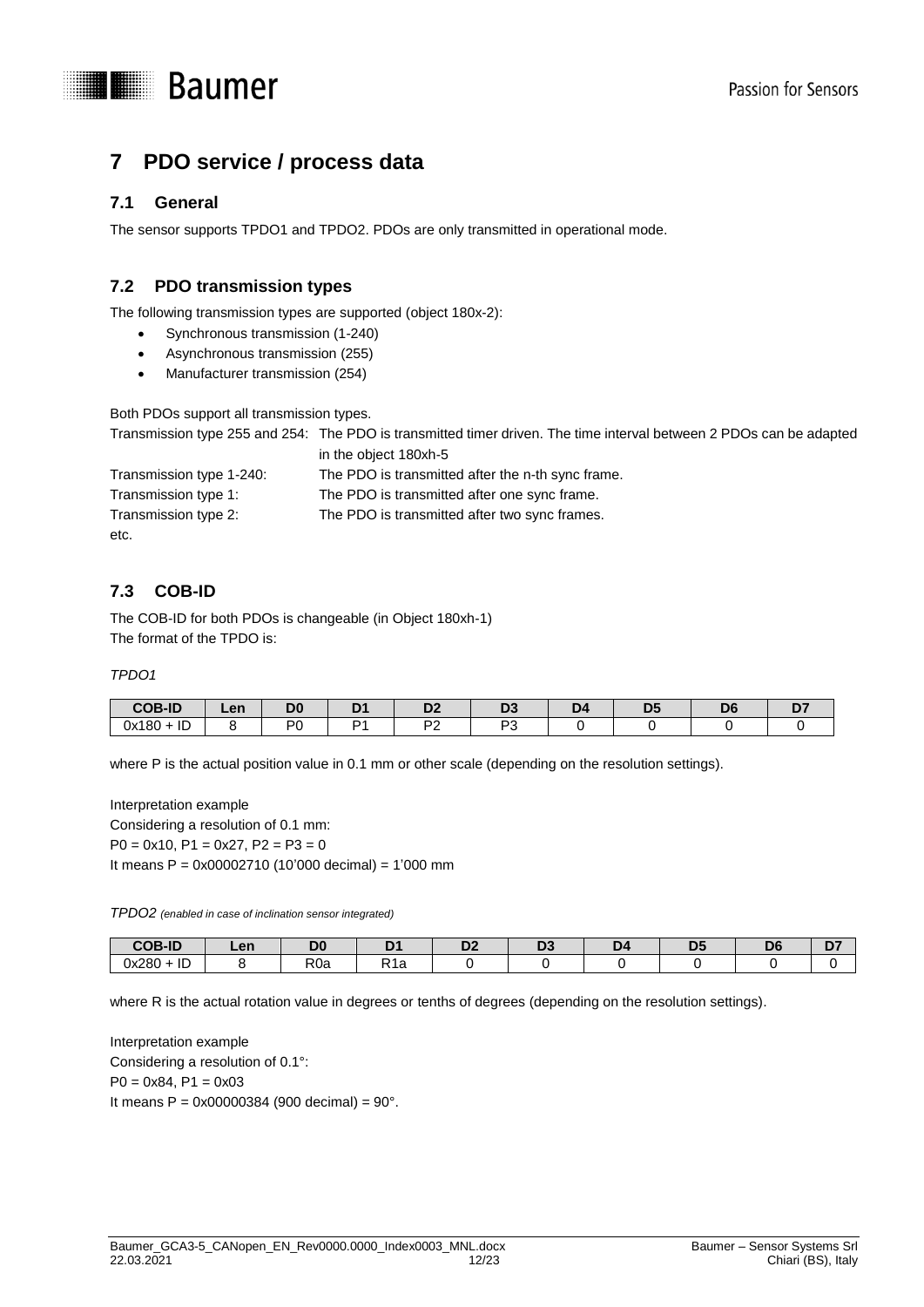

# <span id="page-12-0"></span>**7.4 PDO mapping**

The sensor supports dynamic mapping.

### <span id="page-12-1"></span>**7.4.1 Mappable objects**

The following objects are mappable (see Object dictionary for further specifications):

| <b>Mapping content</b>  | <b>Mapping entry</b> | <b>Description</b>                             |
|-------------------------|----------------------|------------------------------------------------|
| Length raw value        | 0x20000120           | Object 2000h, subindex 01h, data length 32 bit |
| Length value            | 0x21100120           | Object 2110h, subindex 01h, data length 32 bit |
| Firmware version        | 0x21950008           | Object 2195h, subindex 00h, data length 8 bit  |
| String customer         | 0x21960020           | Object 2196h, subindex 00h, data length 32 bit |
| Dummy double word       | 0x21970020           | Object 2197h, subindex 00h, data length 32 bit |
| Dummy word              | 0x21980010           | Object 2198h, subindex 00h, data length 16 bit |
| Dummy byte              | 0x21990008           | Object 2199h, subindex 00h, data length 8 bit  |
| Length value            | 0x60040020           | Object 6004h, subindex 00h, data length 32 bit |
| Length value            | 0x60200120           | Object 6020h, subindex 01h, data length 32 bit |
| Speed value             | 0x60300120           | Object 6030h, subindex 01h, data length 32 bit |
| Slope long 16-bit angle | 0x68100010           | Object 6810h, subindex 00h, data length 16 bit |
| Slope long 32-bit angle | 0x69100020           | Object 6910h, subindex 00h, data length 32 bit |

To change PDO mapping first disable the mapping by writing 0 to 0x1A0x-0. Write the desired mapping entry and enable the mapping again by writing the number of PDO contents to 0x1A0x-0.

#### <span id="page-12-2"></span>**7.4.2 Default mapping of absolute encoder redundant with cable-pull**

The mappings for both PDOs are the same. The position will be transmitted in byte 0...3.

| ID   | <b>DLC</b> | <b>Byte 0</b> | <b>B</b> vte | <b>Byte 2</b> | Byte 3 | Byte 4 | Byte 5 | <b>Byte 6</b> | Byte:   |
|------|------------|---------------|--------------|---------------|--------|--------|--------|---------------|---------|
| 184h | л.         | XX            | XX           | XX            | XX     | 00     | 00     | 00            | $_{00}$ |

Byte 0…3: Length (Object 6020h-1)

| ID   | <b>DLC</b> | <b>Byte 0</b> | Bvte                              | Byte 2 | Byte 3 | Byte 4  | <b>Byte 5</b> | <b>Byte 6</b> | $\overline{\phantom{a}}$ Byte $\overline{\phantom{a}}$ |
|------|------------|---------------|-----------------------------------|--------|--------|---------|---------------|---------------|--------------------------------------------------------|
| 284h |            | XX            | $\overline{\mathbf{v}}$<br>$\sim$ | XX     | XX     | $_{00}$ | 00            | 00            | 00                                                     |

Byte 0...3: Angle (Object 6910h-0)

# <span id="page-12-3"></span>**7.5 Timing**

<span id="page-12-4"></span>The minimal cycle time for TPDOs is 50 msec

# **7.6 Exceptions of accurate calculation of process data**

The following operations could interrupt the accurate calculation of process data such as position, speed, warnings and alarms:

- Non-volatile operations
- Changing the scaling parameters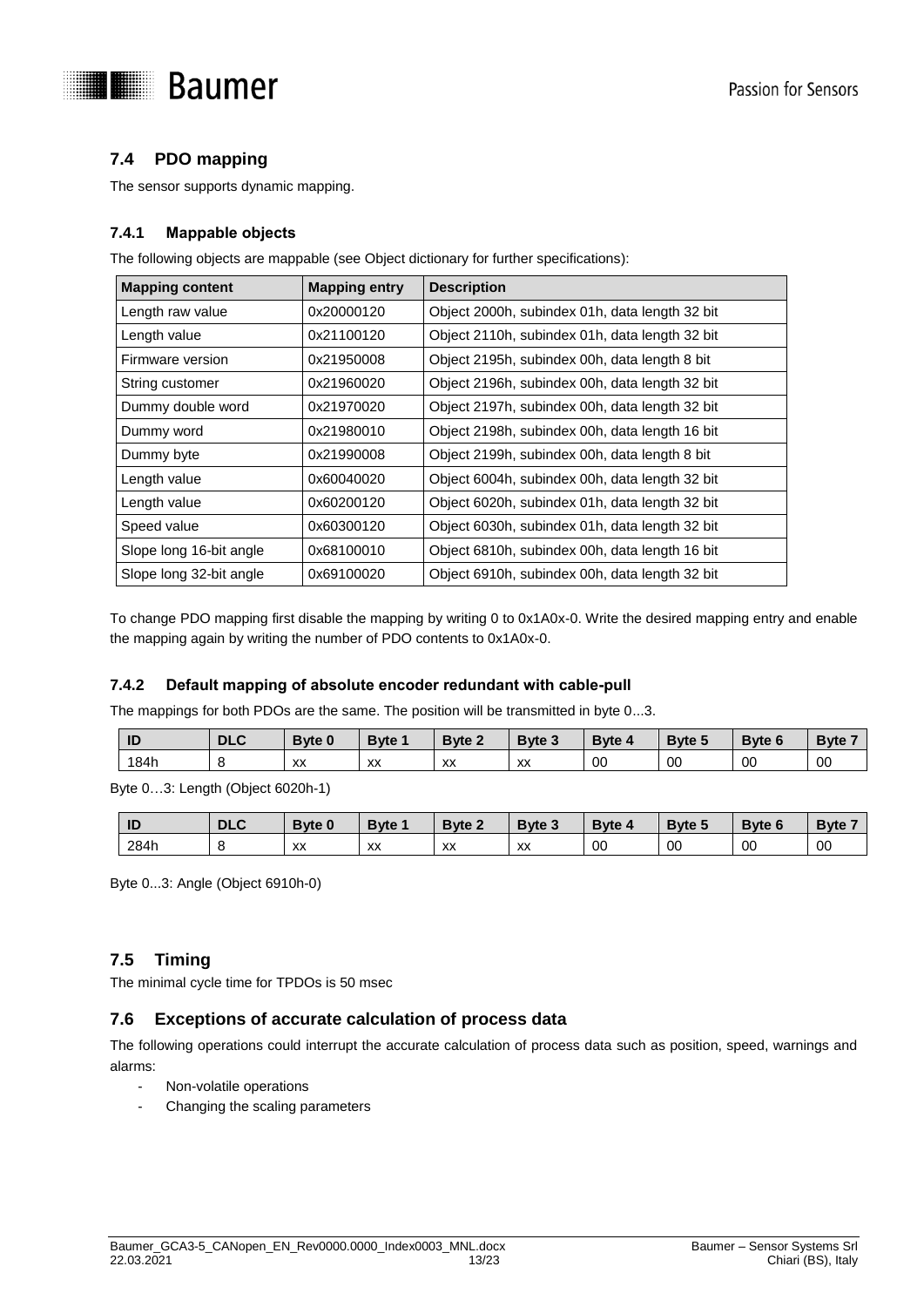

# <span id="page-13-0"></span>**8 EMCY service / emergency**

# <span id="page-13-1"></span>**8.1 General**

If there is an error on the device, the device commits an emergency message and sets the corresponding bits in the error register (Object 1001h).

Error codes are accessible by the error field (object 1003h-x). A history of maximal 8 error codes is stored in the error field.

# <span id="page-13-2"></span>**8.2 Emergency message**

The emergency message is transmitted if an error is indicated in the error register.

| <b>COB-ID</b> | DLC Byte0  | Byte 1 | Byte 2                              | Byte 3                   | Byte 4 | Byte 5 | Byte 6 | <b>Byte 7</b> |
|---------------|------------|--------|-------------------------------------|--------------------------|--------|--------|--------|---------------|
| 80h+node ID   | Error code |        | Error register<br>(object $1001h$ ) | $\overline{\phantom{0}}$ | -      |        |        |               |
|               |            |        |                                     |                          |        |        |        |               |

### <span id="page-13-3"></span>**8.3 Error register**

|                    |       |       | <b>Error register (object 1001h)</b> |       |       |     |               |
|--------------------|-------|-------|--------------------------------------|-------|-------|-----|---------------|
| Bit 7              | Bit 6 | Bit 5 | Bit 4                                | Bit 3 | Bit 2 | Bit | Bit C         |
| Manufacturer error | -     |       | Communication error                  |       |       |     | Generic error |

### <span id="page-13-4"></span>**8.3.1 Communication error**

Communication errors are indicated if the internal CAN message buffers are overflowed or there are malformed CAN frames on the bus. After a communication error the device changes to pre-operational mode.

# <span id="page-13-5"></span>**8.3.2 Generic error**

A generic error is indicated for all other errors. An encoder specific alarm or warning will also cause a generic error. After a generic error the device changes to pre-operational mode.

# <span id="page-13-6"></span>**8.4 Error codes / EMCY messages**

The following error codes are generated by the device:

| <b>Error Code</b>  | <b>Meaning</b>                        |
|--------------------|---------------------------------------|
| 0x0000000000000000 | Error reset or no error               |
| 0x0010010000000000 | Generic error                         |
| 0x1081110000000000 | CAN RX overflow                       |
| 0x1082110000000000 | PDO not processed due to length error |
| 0x01FF810000000000 | Wire break                            |
| 0x02FF810000000000 | Inclinometer break                    |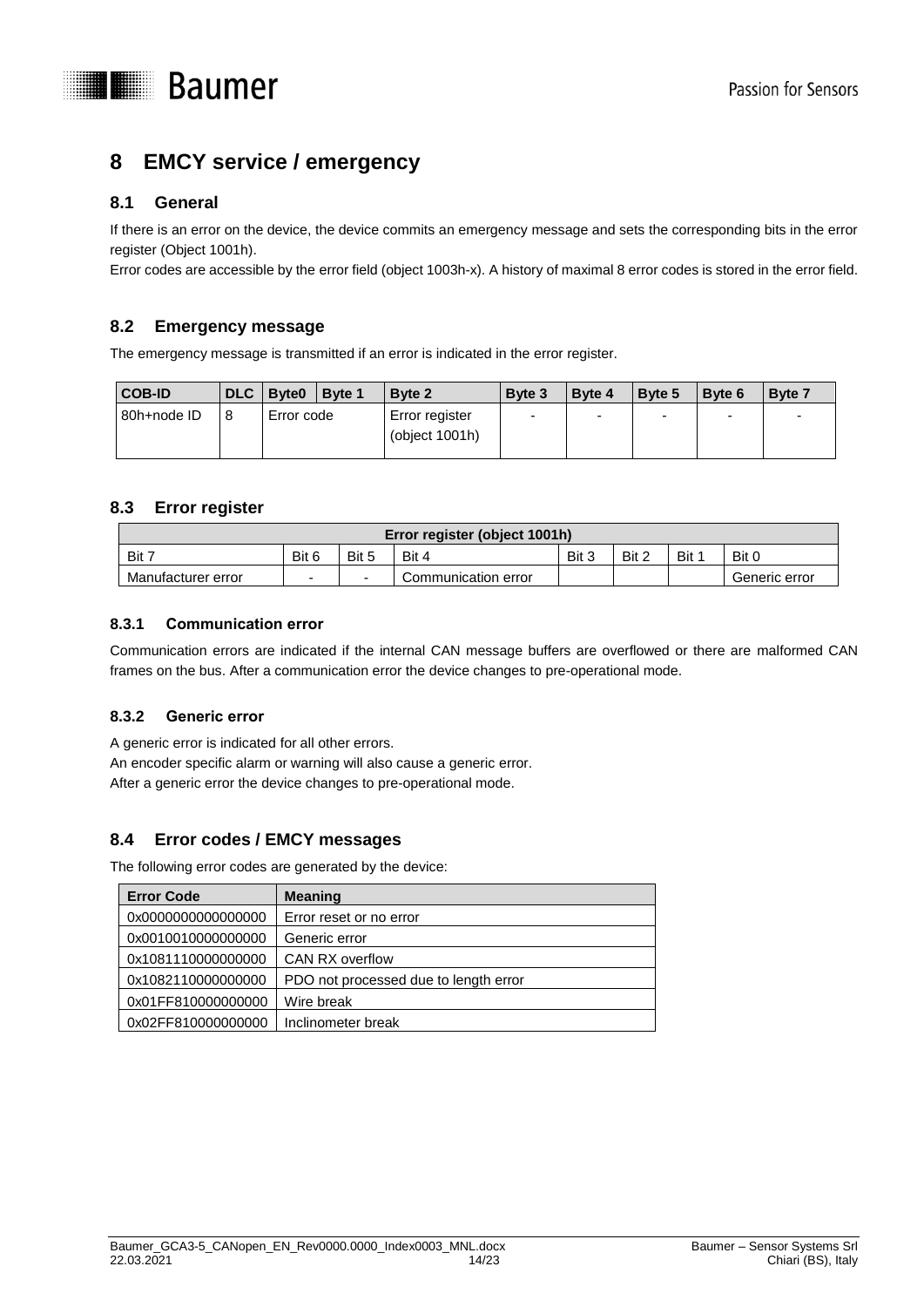

# <span id="page-14-0"></span>**9 Heartbeat service**

### <span id="page-14-1"></span>**9.1 General**

The sensor supports a heartbeat producer according CiA 305. Example for a heartbeat protocol:

| I COB-ID | Data/Remote | Byte 0    |
|----------|-------------|-----------|
| ד∩4∩     |             | 7Fh(127d) |

The heartbeat messages consist of the COB ID and one byte. In this byte, the NMT status is supplied.

- 
- 0: BootUp-Event<br>4: Stopped **Stopped**
- 5: Operational
- 127: Pre-operational

In other words, the sensor is in the pre-operational mode  $(7Fh = 127)$ .

# <span id="page-14-2"></span>**9.2 COB-ID**

The COB-ID for the heartbeat message is 700h + node ID.

# <span id="page-14-3"></span>**9.3 Timing**

The minimal cycle time for heartbeat messages is 10 msec.

# <span id="page-14-4"></span>**10 LSS Layer setting services**

In spring 2000, CiA drafted a new protocol intended to ensure standardized procedures, as described under Layer Setting Services and Protocol, CiA Draft Standard Proposal 305 (LSS).

The sensor is supplied by default with single node-ID (default factory setting node-ID 4) for version CANopen, and with double node-ID (default factory setting node-ID 4 and node-ID 5) for version CANopen redundant. Default factory setting for both versions is 250 kBaud.

Using LSS, several sensors with the same node ID can be connected to the bus system. To allow individual sensors to be addressed, LSS is used.

Each sensor has its own unique serial number and is addressed using this serial number. In other words, an optional number of sensors with the same node ID can be connected to one bus system, and then initialized via LSS. Both the node ID and also the baud rate can be reset. LSS can be executed only in **Stopped Mode**

# <span id="page-14-5"></span>**10.1 LSS adressing**

The baud rate and node ID can be configured by LSS (according to CiA 305). Another possibility to change the baud rate and node ID is to access to the objects 0x3000 and 0x3001 (see object directory). The LSS service is only available in NMT Stopped Mode.

# <span id="page-14-6"></span>**10.2 Supported LSS commands**

Switch state global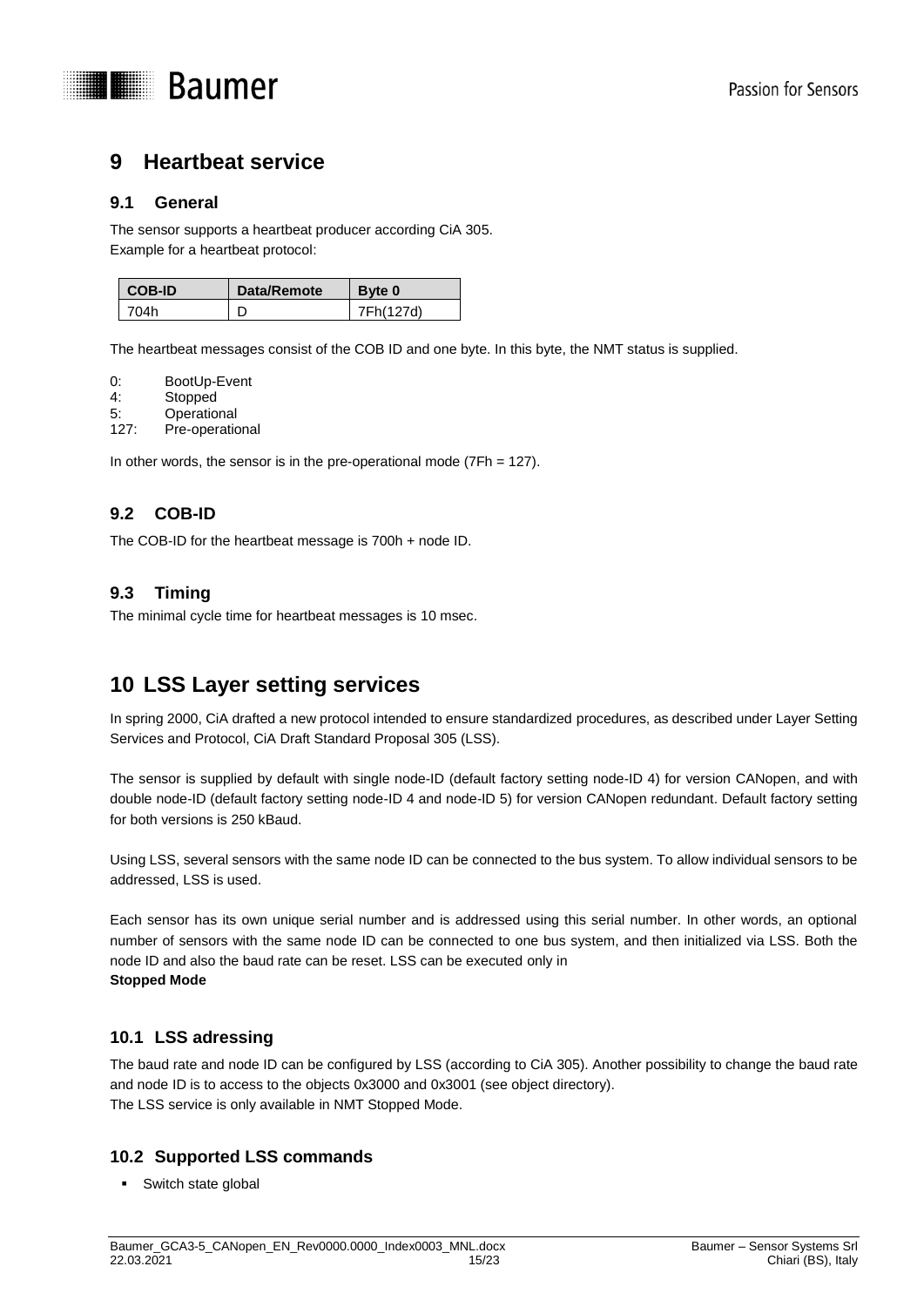

- Switch state selective
- Configure node ID protocol
- Configure bit timing parameters
- **Store configuration**
- **Inquire identity serial number**
- **Inquire identity node ID**

#### **Message structure**

#### **COB ID:**

Consumer -> Producer: 2021 = 7E5h Consumer <- Producer: 2020 = 7E4h After the COB ID, an LSS command specifier is transmitted. This is followed by up to seven attached data bytes.

| $\cdots$<br>COB<br>$\sim$<br>ΙU<br>ပဒ | -<br>Byte | Byte 2 | Bvte 3 | -<br><b>Byte</b> | -<br>Byte 5 | _<br>Byte 6 | -<br>Bvte |
|---------------------------------------|-----------|--------|--------|------------------|-------------|-------------|-----------|
|---------------------------------------|-----------|--------|--------|------------------|-------------|-------------|-----------|

#### **Switch mode global**

| )4h<br>Mode<br>. .<br>-7<br>- טוי<br>$\cdot$ | reserved |
|----------------------------------------------|----------|
|----------------------------------------------|----------|

Mode : 0 -> Operation mode

1 -> Configuration mode

#### **Selective switch mode**

The following procedure can be used to address a certain sensor in the bus system.

| 7E5h -> | 40h             | Vendor ID              | reserved |
|---------|-----------------|------------------------|----------|
|         |                 |                        |          |
| 7E5h -> | 41 <sub>h</sub> | Product code           | reserved |
|         |                 |                        |          |
| 7E5h -> | 42h             | <b>Revision number</b> | reserved |
|         |                 |                        |          |
| 7E5h -> | 43h             | Serial number          | reserved |
|         |                 |                        |          |
| 7E5h -> | 44h             | Mode                   | reserved |

Vendor ID :  $0x005F - GCA$  series products<br>Product code : Internal product code for the real : Internal product code for the respective sensor Revision number : Current revision number of the sensor Serial number : Unique, consecutive serial number Mode : The sensor's response is the new mode (0=operating mode; 1=configuration mode)

#### **Setting the node ID**

| 7E5h-> | 11h | Node ID | reserved   |          |
|--------|-----|---------|------------|----------|
|        |     |         |            |          |
| 7E4h<- | 11h | ErrCode | Spec error | reserved |

Node ID : The inclination sensor's new node ID<br>Error code : 0=OK: 1=Node ID outside range: 2... Error code : 0=OK; 1=Node ID outside range; 2...254=reserved; 255->Specific error<br>Specific error : If Error code=255->application-specific error code. : If Error code=255->application-specific error code.

#### **Setting the bit timing**

| 7E5h -> | 13h | tableSel | tableInd   | reserved |
|---------|-----|----------|------------|----------|
|         |     |          |            |          |
| 7E4h<-  | 13h | ErrCode  | Spec error | reserved |
|         |     |          |            |          |

TableSel : Selects the bit timing table 0 : Standard CiA bit timing table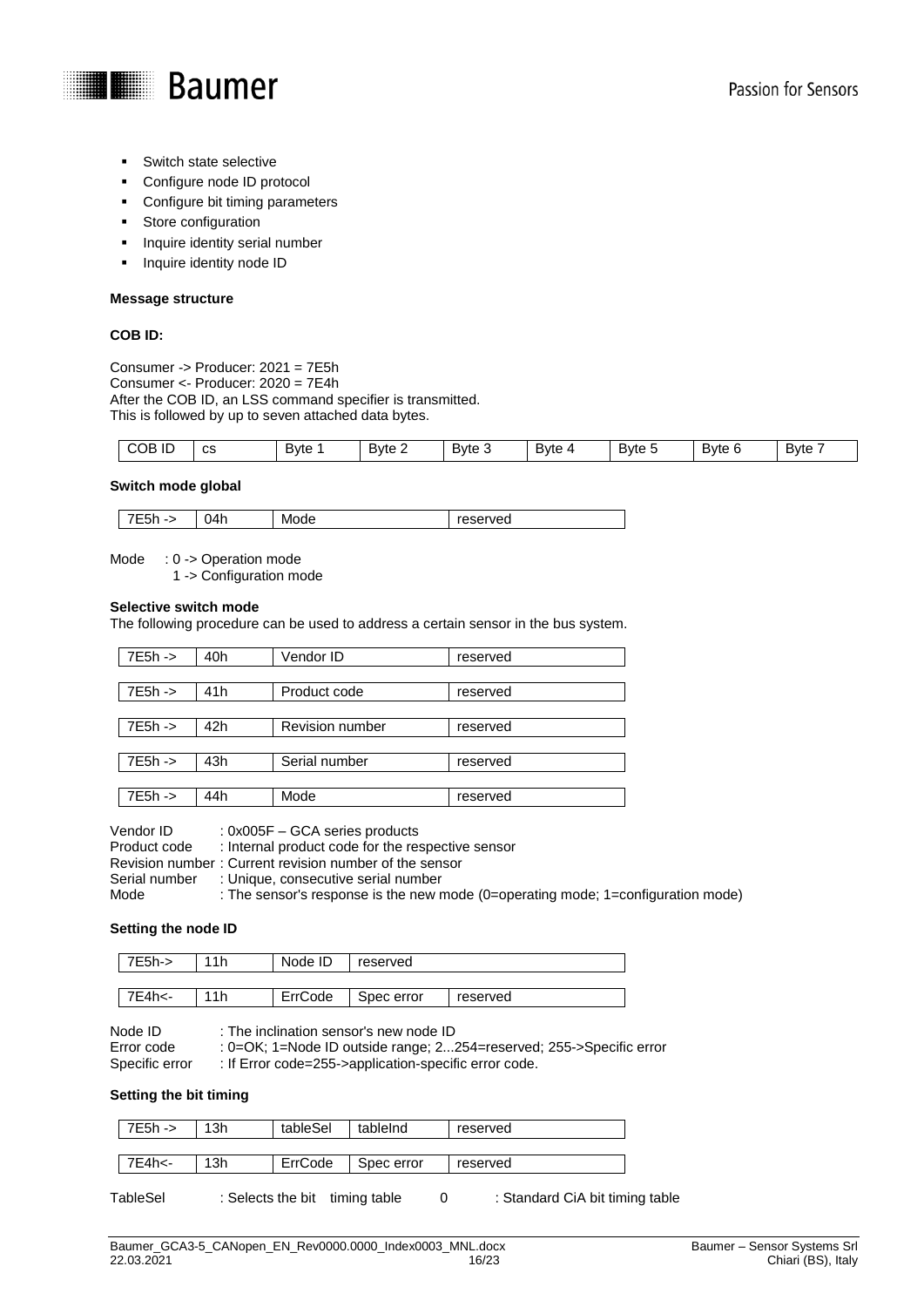

|                | $1121$ . Reserved for GIA                                                      |
|----------------|--------------------------------------------------------------------------------|
|                | 128255: Manufacturer-specific tables                                           |
| TableInd       | : Bit timing entry in selected table (see table below).                        |
| Error code     | : 0= $OK$ ; 1=Bit timing outside range; 2254=reserved; 255- $>$ Specific error |
| Specific error | : If Error code=255 ->Application-specific error code.                         |

 $1.27 \cdot$  Reserved for CiA

#### **Saving the configuration protocol**

This protocol saves the configuration parameters in the EEPROM.

| 7E5h -> | 7h | reserved |            |          |
|---------|----|----------|------------|----------|
|         |    |          |            |          |
| 7E4h<-  | 7h | ErrCode  | Spec error | reserved |

Error code : 0=OK; 1=Saving not supported; 2=Access error; 3...254=reserved; 255->Specific error Specific error : If error code=255 -> Application-specific error code.

#### **Activate bit timing parameters**

The new bit timing parameters are activated with the command specifier 15h.

| <b>SWITCI</b><br>п.<br>эπ<br>-- |  | $\overline{\phantom{0}}$<br>. . | delav<br>. | served |
|---------------------------------|--|---------------------------------|------------|--------|
|---------------------------------|--|---------------------------------|------------|--------|

| Switch Delay | Reset delay in the Producer in msec.                          |
|--------------|---------------------------------------------------------------|
|              | : After the delay, the sensor logs on with the new baud rate. |

#### **Request vendor ID**

Requesting the vendor ID of a selected sensor

| $7E5h -$                                       | 5Ah | reserved |  |  |  |  |  |  |
|------------------------------------------------|-----|----------|--|--|--|--|--|--|
|                                                |     |          |  |  |  |  |  |  |
| 7E4h <-<br>32 bit vendor ID<br>5Ah<br>reserved |     |          |  |  |  |  |  |  |
| Vendor ID : $= 0x005F - GCA$ series products   |     |          |  |  |  |  |  |  |

#### **Request product code**

Request product code of a selected sensor

| 7E5h -> | 5Bh | reserved     |          |  |  |  |  |  |
|---------|-----|--------------|----------|--|--|--|--|--|
|         |     |              |          |  |  |  |  |  |
| 7E4h <- | 5Bh | Product code | reserved |  |  |  |  |  |

Product code : Manufacturer-dependent product code

#### **Request revision number**

Request revision number of a selected sensor

| 7E5h -> | 5Ch | reserved               |          |  |  |  |  |  |
|---------|-----|------------------------|----------|--|--|--|--|--|
|         |     |                        |          |  |  |  |  |  |
| 7E4h <  | 5Ch | 32 bit revision number | reserved |  |  |  |  |  |

Revision number : Current revision

#### **Request serial number**

Request serial number of a selected sensor

| 7E5h -> | 5Dh | reserved             |          |
|---------|-----|----------------------|----------|
|         |     |                      |          |
| 7E4h <- |     | 32 bit serial number | reserved |

Serial number: Unique consecutive serial number of the sensor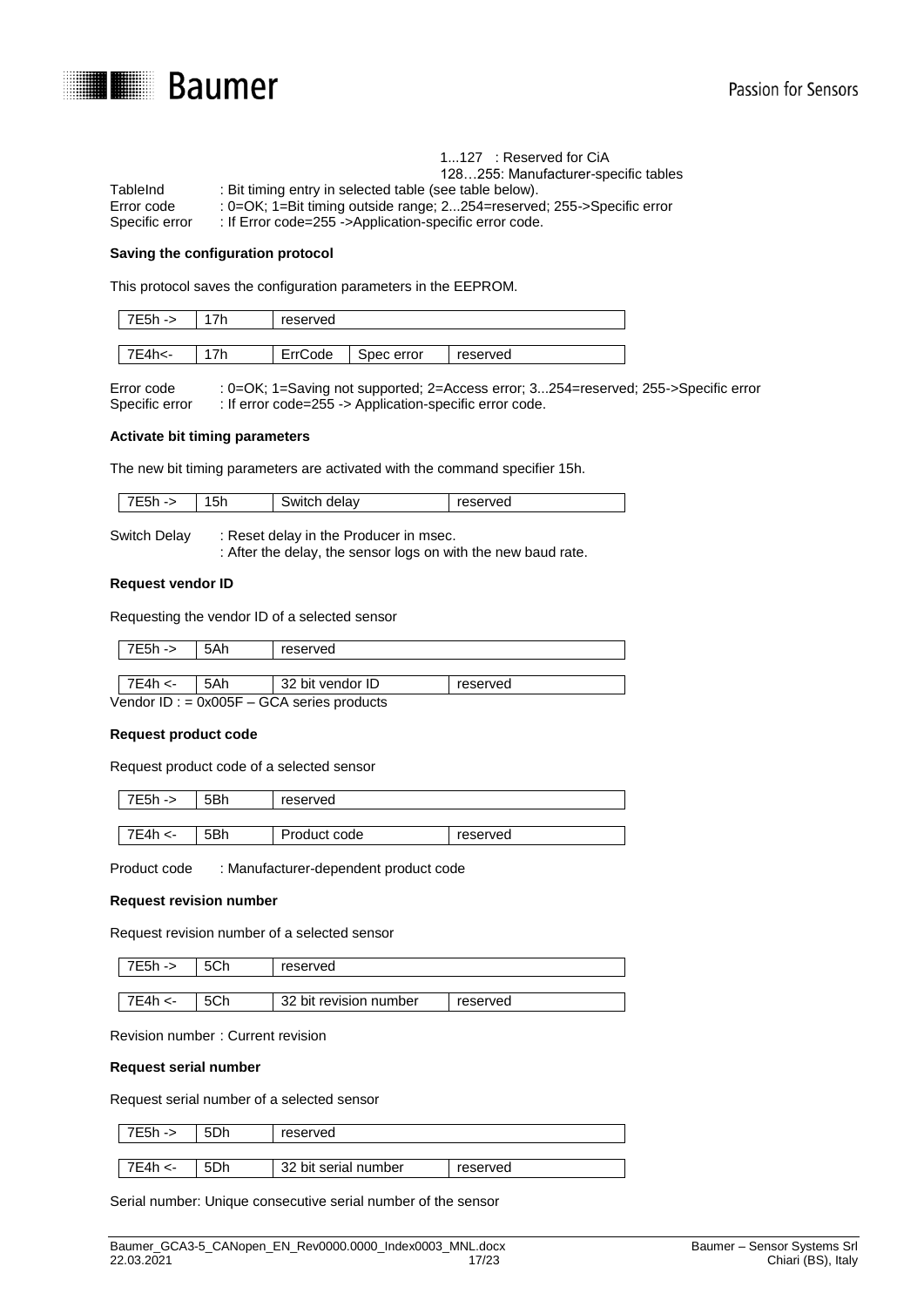

#### **Range request**

Sensors can also be searched for within a certain range. For this purpose, the following objects are sent in sequence:

| $7E5h -$ | 46h | Vendor ID            | reserved |
|----------|-----|----------------------|----------|
|          |     |                      |          |
| 7E5h ->  | 47h | Product code         | reserved |
|          |     |                      |          |
| 7E5h ->  | 48h | Revision number LOW  | reserved |
| 7E5h ->  | 49h | Revision number HIGH | reserved |
|          |     |                      |          |
| $7E5h -$ | 4Ah | Serial number LOW    | reserved |
| $7E5h -$ | 4Bh | Serial number HIGH   | reserved |

Each sensor with the relevant parameters logs on with the following message: 7E4h <- 4Fh reserved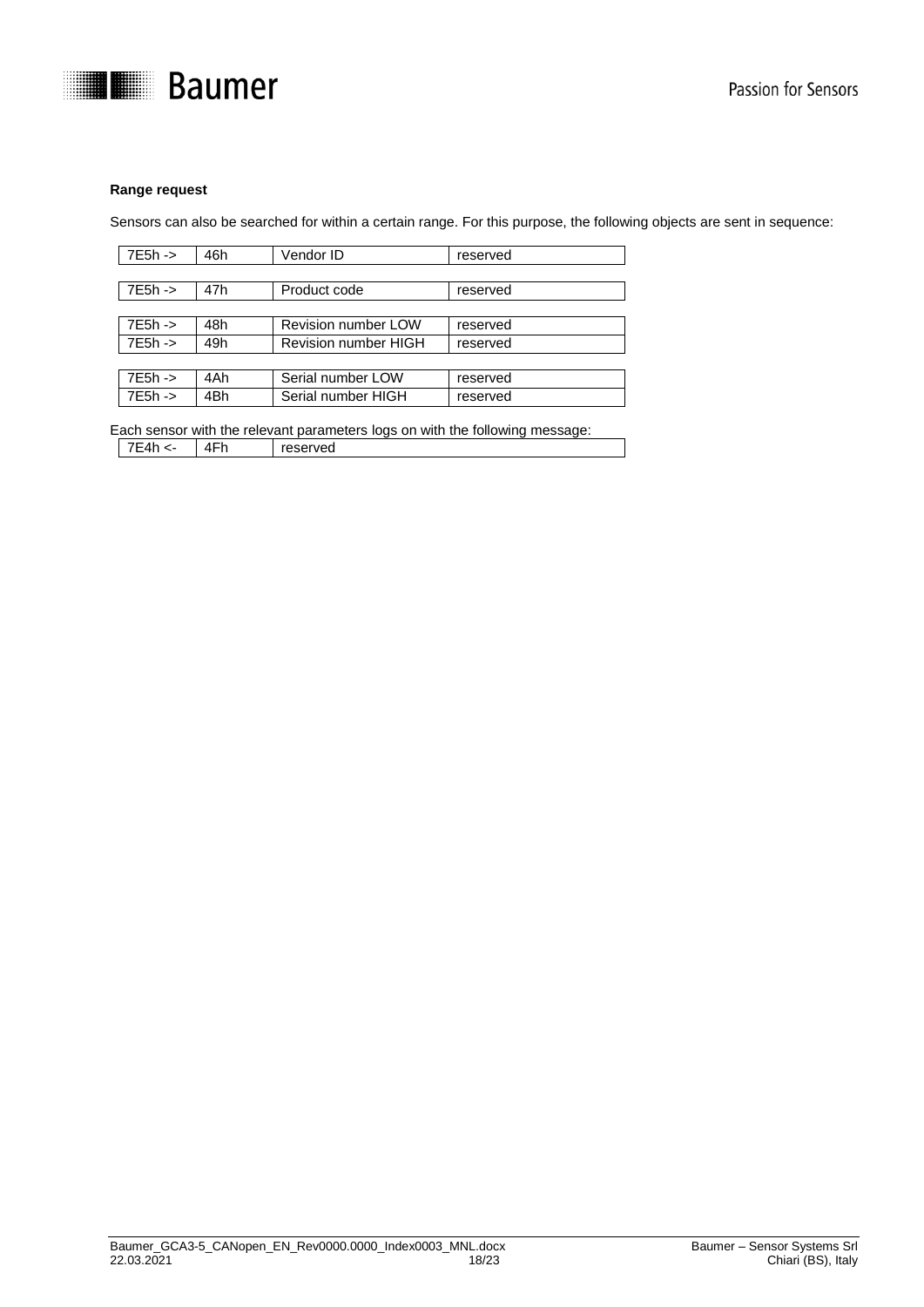



# <span id="page-18-0"></span>**11 Object directory**

The following tables provide a summary of all SDO objects supported by the sensor.

| Object  | Object number                                                                       |
|---------|-------------------------------------------------------------------------------------|
| Name    | Object name                                                                         |
| Format  | $U/I =$ Unsigned/Integer, No. = no of bits, ARR = Array, REC = Record, STR = String |
| Access  | ro = read only, wo = write only, rw = read write, $m =$ supports mapping            |
| Default | Default parameter value on first init                                               |
| Save    | $X = \text{can}$ be stored in the EEPROM / non-volatile memory                      |

# <span id="page-18-1"></span>**11.1 Communication profile area**

| Object | Sub-<br>index  | <b>Name</b>                    | Format     | <b>Access</b> | <b>Default</b><br>value | Save | <b>Description</b>                                                                                                                                                                                                             |
|--------|----------------|--------------------------------|------------|---------------|-------------------------|------|--------------------------------------------------------------------------------------------------------------------------------------------------------------------------------------------------------------------------------|
| 0x1000 | $\mathbf 0$    | Device type                    | U32        | ro            | 0x000A019<br>6          |      | CiA406                                                                                                                                                                                                                         |
| 0x1001 | $\mathbf 0$    | Error register                 | U8         | ro            | 0x00                    |      | Bit-coded to profile CiA 406<br>0x00: no error<br>0x01: generic error<br>0x10: communication error<br>0x20: device profile error<br>0x80: manufacturer specific error                                                          |
|        | $\mathbf 0$    | Predefined error list          | U8         | ro            | 0x00                    |      | Errors in the list (up to 8)                                                                                                                                                                                                   |
| 0x1003 | 18             | History errors                 | U32        | ro            | 0x00000000              |      | Errors occurred according to the error codes list, the<br>last error is in the sub-index                                                                                                                                       |
| 0x1005 | $\mathbf 0$    | COB ID Sync object             | U32        | rw            | 0x00000080              | yes  | Sensor generates no sync message (bit 30 = 0)<br>11-bits identifier system (bit 29=0)                                                                                                                                          |
| 0x1008 | $\mathbf 0$    | Device name                    | <b>STR</b> | ro            | $\overline{a}$          |      | Device designation (see paragraph 3)                                                                                                                                                                                           |
| 0x1009 | $\mathbf 0$    | HW version                     | <b>STR</b> | ro            | 1.0                     |      | Hardware version                                                                                                                                                                                                               |
| 0x100A | 0              | FW version                     | <b>STR</b> | ro            | ä,                      |      | Software version (ASCII characters,<br>i.e. version $1.28 = 31563238$<br>(! Attention, as specified in the segmented mode:<br>Send 60 00 00 00 00 00 00 00<br>after the command 40 0A 10 00 00 00 00 00 to see this<br>string) |
| 0x1010 | $\Omega$       | Numbers of save-<br>options    | U8         | ro            | 0x01                    |      |                                                                                                                                                                                                                                |
|        | 1              | "save all parameters"          | U32        | rw            | 0x00000001              | yes  | The parameters are saved only writing the key string<br>"save" (0x73-0x61-0x76-0x65)                                                                                                                                           |
|        | $\mathbf 0$    | Numbers of restore-<br>options | U8         | ro            | 0x01                    |      |                                                                                                                                                                                                                                |
| 0x1011 | 1              | Restore all<br>parameters      | U32        | rw            | 0x00000001              | yes  | If the key string "load" (0x6C-0x6F-0x61-0x64) is<br>entered here, the parameters are assigned to default<br>values / factory settings and are valid after the next<br>reset.                                                  |
| 0x1014 | $\mathbf 0$    | <b>COB ID Emergency</b>        | U32        | rw            | 0x00000080<br>$+ID$     | yes  | bit $30 = 1$ The sensor generates EMCY message                                                                                                                                                                                 |
| 0x1017 | 0              | Producer heartbeat<br>time     | U16        | rw            | 0x0000                  | yes  | Time interval [msec] where sensor generates a<br>producer heartbeat                                                                                                                                                            |
|        | 0              | Numbers of<br>identity-options | U8         | ro            | 0x04                    |      |                                                                                                                                                                                                                                |
|        | $\mathbf{1}$   | Vendor ID                      | U32        | ro            | ÷,                      |      | 0x005F - GCA series products                                                                                                                                                                                                   |
| 0x1018 | $\overline{2}$ | Product code                   | U32        | ro            | $\tilde{\phantom{a}}$   |      | As described in paragraph 2.1                                                                                                                                                                                                  |
|        | 3              | <b>Revision number</b>         | U32        | ro            | 0x00000000              |      |                                                                                                                                                                                                                                |
|        | 4              | Serial number                  | U32        | ro            |                         |      | Depending by the SN of the product                                                                                                                                                                                             |
|        | 0              | Server SDOs                    | U8         | ro            | 0x02                    |      |                                                                                                                                                                                                                                |
| 0x1200 | $\mathbf{1}$   | COB ID Rx SDO                  | U32        | ro            | $0x600 + ID$            |      | bit $31=0 \rightarrow$ valid SDO                                                                                                                                                                                               |
|        | $\overline{2}$ | COB ID Tx SDO                  | U32        | ro            | $0x580 + ID$            |      | bit $31=0 \rightarrow$ valid SDO                                                                                                                                                                                               |
|        | 0              | TPDO1                          | U8         | ro            | 0x05                    |      | Number of the entries TPDO1                                                                                                                                                                                                    |
| 0x1800 | 1              | COB ID TPDO1                   | U32        | rw            | $0x180 +$<br>Node ID    | yes  | Bit $31 = 0 \rightarrow \text{TPDO}$ activated<br>Bit $31 = 1$ -> TPDO not activated (not transmitted)                                                                                                                         |
|        | $\overline{2}$ | <b>Transmission type</b>       | U8         | rw            | 0xFE                    | yes  | Transmission type (synchronous/asynchronous)                                                                                                                                                                                   |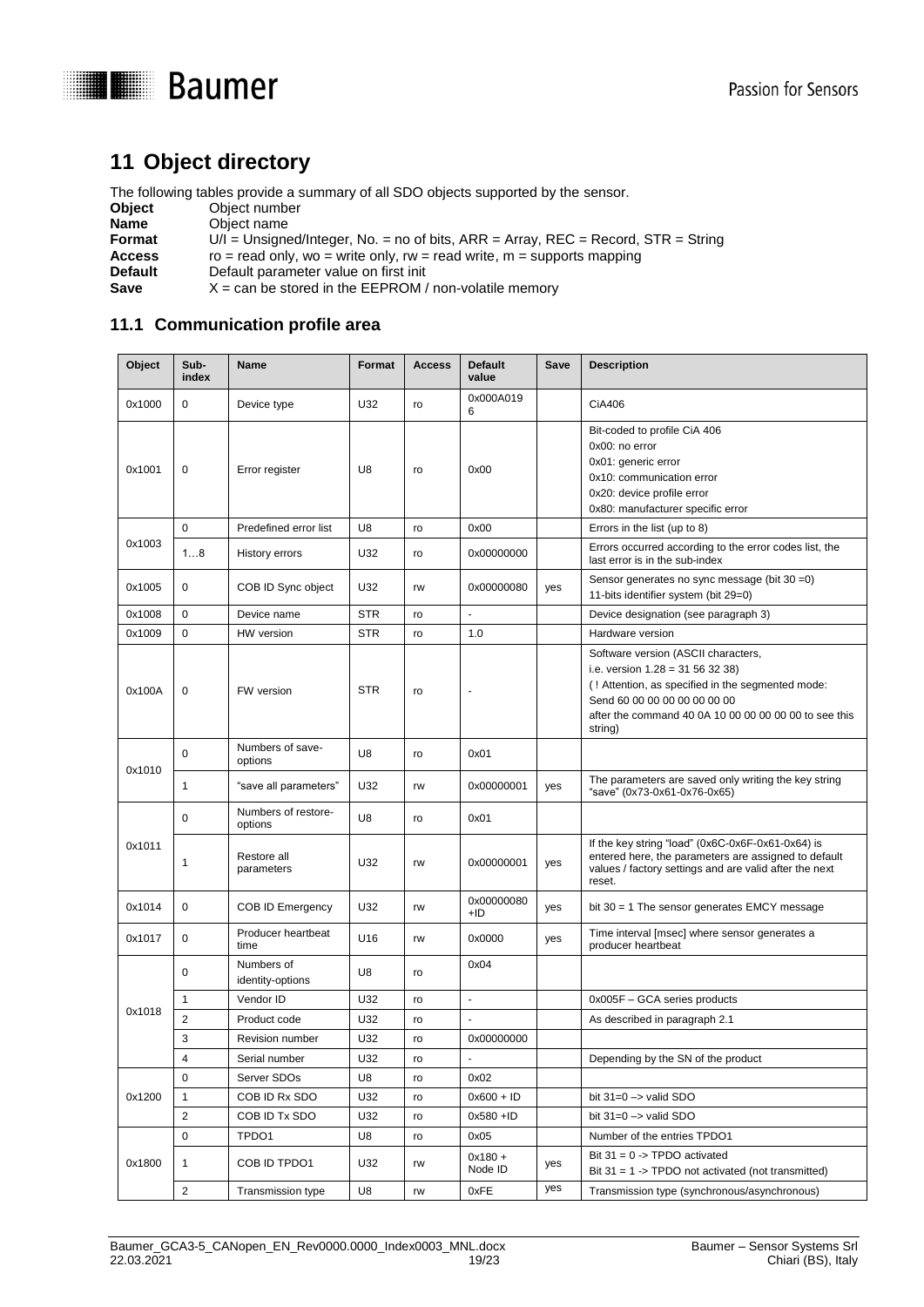

| Object | Sub-<br>index  | <b>Name</b>            | Format          | <b>Access</b> | <b>Default</b><br>value | Save | <b>Description</b>                                                                                     |
|--------|----------------|------------------------|-----------------|---------------|-------------------------|------|--------------------------------------------------------------------------------------------------------|
|        | 3              | Inhibit time           | U16             | rw            | 0x0000                  | yes  | Minimum interval time between consecutive TPDOs                                                        |
|        | 5              | Event time TPDO1       | U16             | rw            | 0x0064                  | yes  | Used if 1800.02 is 0xFE or 0xFF                                                                        |
|        | $\Omega$       | TPDO <sub>2</sub>      | U8              | ro            | 0x05                    |      | Number of the entries TPDO2                                                                            |
|        |                | COB ID TPDO2           | U32             | rw            | $0x280 + Nod$<br>e ID   | yes  | Bit $31 = 0 \rightarrow \text{TPDO}$ activated<br>Bit $31 = 1$ -> TPDO not activated (not transmitted) |
| 0x1801 | $\overline{2}$ | Transmission type      | U8              | rw            | 0xFE                    | yes  | Transmission type (synchronous/asynchronous)                                                           |
|        | 3              | Inhibit time           | U16             | rw            | 0x0000                  | yes  | Minimum interval time between consecutive TPDOs                                                        |
|        | 5              | Event time TPDO2       | U <sub>16</sub> | rw            | 0x0064                  | yes  | Used if 1801.02 is 0xFE or 0xFF                                                                        |
|        | 0              | TPDO1 mapping          | U8              | ro            | 0x02                    |      | Number of objects integrated in TPDO1                                                                  |
| 0x1A00 |                | index in obj directory | U32             | ro            | 0x60200120              |      | Cable length                                                                                           |
|        | $\overline{2}$ | index in obj directory | U32             | ro            | 0x21970020              |      |                                                                                                        |
|        | $\Omega$       | TPDO2 mapping          | U8              | ro            | 0x02                    |      | Number of objects integrated in TPDO2                                                                  |
| 0x1A01 |                | index in obj directory | U32             | ro            | 0x69100020              |      | Angle                                                                                                  |
|        | 2              | index in obj directory | U32             | ro            | 0x21970020              |      |                                                                                                        |
| 0x1F80 | $\Omega$       | <b>NMT Startup</b>     | U32             | rw            | 0x00000000              | yes  | Configuration of the start-up behavior of a device that is<br>able to perform the NMT                  |

# <span id="page-19-0"></span>**11.2 Manufacturer specific profile area**

| Object | Sub-<br>index  | <b>Name</b>                         | Format         | <b>Access</b> | <b>Default</b><br>value | <b>Save</b> | <b>Description</b>                                                                                                                                                                    |
|--------|----------------|-------------------------------------|----------------|---------------|-------------------------|-------------|---------------------------------------------------------------------------------------------------------------------------------------------------------------------------------------|
|        | $\Omega$       | Length raw<br>channel value         | U <sub>8</sub> | ro            | $\overline{2}$          |             | Number of the entries                                                                                                                                                                 |
| 0x2000 | $\mathbf{1}$   | Length raw value                    | U32            | ro, m         |                         |             | length in 0.1 mm (internal raw value)                                                                                                                                                 |
|        | 2              | Reserved                            | U32            |               |                         |             |                                                                                                                                                                                       |
|        | $\Omega$       | Length preset<br>values             | U8             | ro            | $\overline{2}$          |             | Number of the entries                                                                                                                                                                 |
| 0x2101 | 1              | Length preset<br>value              | 132            | rw            | $\Omega$                | yes         | Same as object 6010.01 (it is possible to set a value<br>only equal to zero)                                                                                                          |
|        | $\overline{2}$ | Reserved                            | 132            |               |                         |             |                                                                                                                                                                                       |
|        | $\Omega$       | Length direction                    | U8             | ro            | $\overline{2}$          | yes         | Number of the entries                                                                                                                                                                 |
|        | $\mathbf{1}$   | Length direction                    | U8             | rw            |                         | yes         | direction (0=increasing when pull; 1= decreasing when<br>pull)                                                                                                                        |
| 0x2102 | 2              | Reserved                            | U8             |               |                         |             |                                                                                                                                                                                       |
|        | 3              | Length preset<br>value              | 132            | rw            | 0x00000000              | yes         | Preset the value (it's possible to set a value different<br>from Zero, accordingly to the resolution)                                                                                 |
|        | $\overline{4}$ | Reserved                            | 132            |               |                         |             |                                                                                                                                                                                       |
| 0x2103 | $\Omega$       | Length filter<br>strength           | U8             | rw            | 0x14                    | yes         | IIR coefficient expressed in % (lower values->more<br>filtering)                                                                                                                      |
|        | $\Omega$       | Length value                        | U8             | ro            | $\overline{2}$          |             | Number of the entries                                                                                                                                                                 |
|        | 1              | Length value                        | 132            | ro, m         |                         |             | length in 0.1 mm or other scale (depending on<br>resolution)                                                                                                                          |
| 0x2110 | $\overline{2}$ | Reserved                            | 132            |               |                         |             |                                                                                                                                                                                       |
|        | 3              | Length value<br>Invers              | 132            | ro, m         |                         |             | opposite value (FS-value)                                                                                                                                                             |
|        | $\overline{4}$ | Reserved                            | 132            |               |                         |             |                                                                                                                                                                                       |
| 0x2119 | 0              | <b>Inversion Length</b><br>Behavior | U <sub>8</sub> | ro            | 1                       |             | If it's equals to 1 means: Length goes from 0 to -FS (if<br>either 2102.01 is equal to 1)<br>If it's equals to 0 means: Length goes from FS to 0 (if<br>either 2102.01 is equal to 1) |
|        | $\Omega$       | Length value                        | U8             | ro            | $\overline{2}$          |             | Number of the entries                                                                                                                                                                 |
| 0x2120 | $\mathbf{1}$   | Angle value Invers                  | U32            | ro, m         |                         |             | Angle opposite value (FS-value)                                                                                                                                                       |
|        | $\overline{2}$ | Reserved                            | U32            |               |                         |             |                                                                                                                                                                                       |
| 0x2194 | $\mathbf 0$    | Type of rotation                    | U8             | ro            | $\mathbf{1}$            |             | Number of the entries                                                                                                                                                                 |
|        | 1              | <b>Rotation axis</b>                | U8             | rw            | $\mathbf{1}$            | yes         | Orientation of inclinometer measuring axis                                                                                                                                            |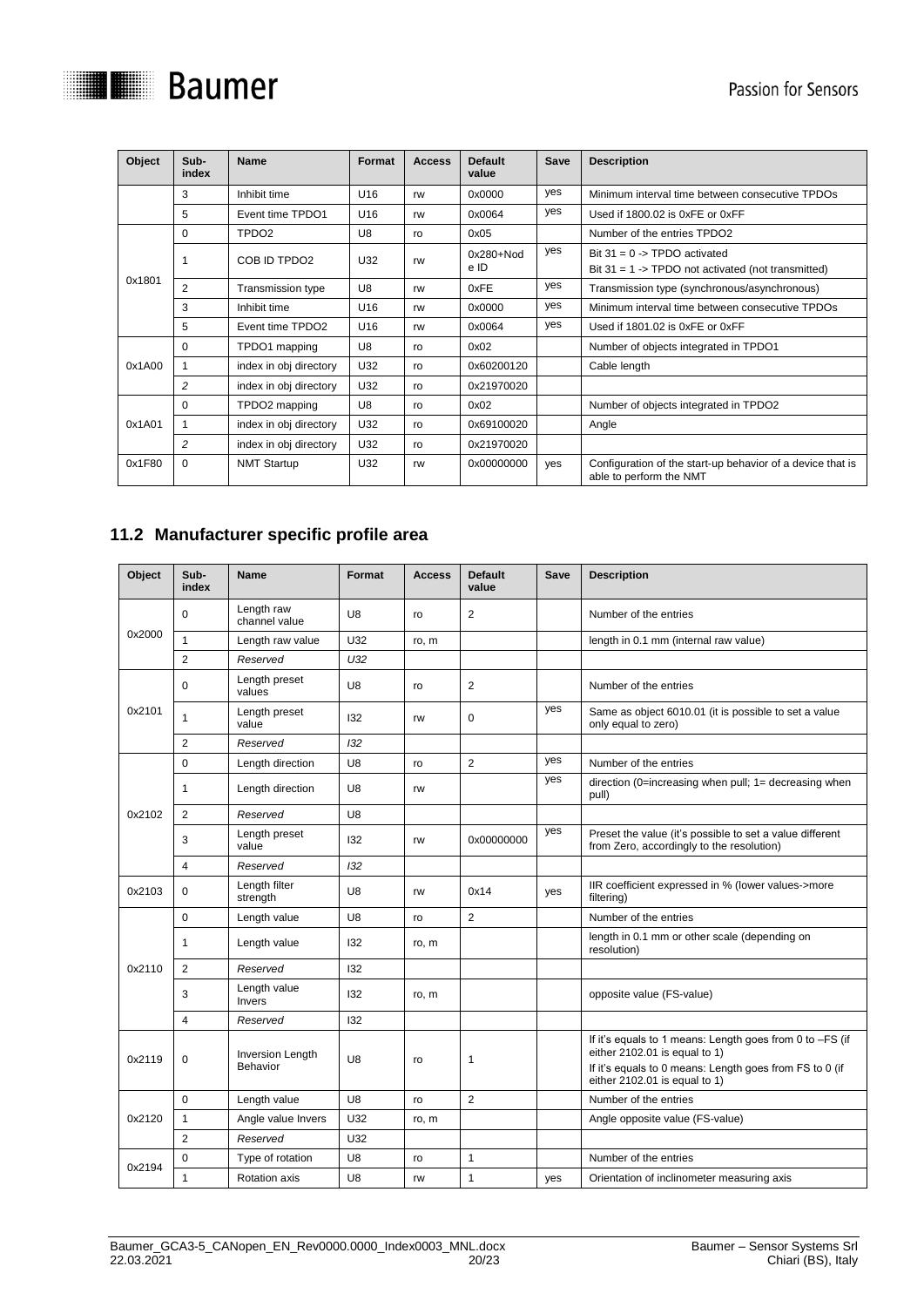

| Object | Sub-<br>index | <b>Name</b>              | Format          | <b>Access</b> | <b>Default</b><br>value | Save | <b>Description</b>                                                                                                                                                                                                                                                                                                                                                              |
|--------|---------------|--------------------------|-----------------|---------------|-------------------------|------|---------------------------------------------------------------------------------------------------------------------------------------------------------------------------------------------------------------------------------------------------------------------------------------------------------------------------------------------------------------------------------|
|        |               |                          |                 |               |                         |      | 1= vertical installation of cable transducer with<br>horizontal axis of inclinometer measuring axis (cannot<br>be changed)                                                                                                                                                                                                                                                      |
| 0x2195 | 0             | Fw version               | U16             | ro, m         |                         |      | Obj. 0x100A in 16 bit                                                                                                                                                                                                                                                                                                                                                           |
| 0x2196 | 0             | String customer          | U32             | rw, m         | 0x00000000              |      | 4 byte of empty space for customer specific content<br>(e.g. customer name)                                                                                                                                                                                                                                                                                                     |
| 0x2197 | 0             | Dummy double<br>word     | U32             | ro, m         | 0x00000000              |      | 4 byte of empty space to compose PDO with dynamic<br>mapping                                                                                                                                                                                                                                                                                                                    |
| 0x2198 | 0             | Dummy word               | U <sub>16</sub> | ro, m         | 0x0000                  |      | 2 byte of empty space to compose PDO with dynamic<br>mapping                                                                                                                                                                                                                                                                                                                    |
| 0x2199 | 0             | Dummy byte               | U8              | ro, m         | 0x00                    |      | 1 byte of empty space to compose PDO with dynamic<br>mapping                                                                                                                                                                                                                                                                                                                    |
| 0x2603 | $\Omega$      | Angle filter<br>strength | U <sub>16</sub> | rw            | 0x1E                    |      | IIR coefficient expressed in Hz (lower values->more<br>filtering)                                                                                                                                                                                                                                                                                                               |
| 0x3000 | 0             | Baud rate                | U8              | rw            | 0x03                    | yes  | $0=1000$ kbits/s<br>$1=800$ kbits/s<br>$2=500$ kbits/s<br>$3=250$ kbits/s<br>$4=125$ kbits/s<br>$5=100$ kbits/s<br>6=50 kbits/s<br>7=20 kbits/s<br>8=10 kbits/s<br>The baud rate is activated after a reset or power-on (if<br>parameter is saved to non-volatile memory)                                                                                                       |
| 0x3001 | $\mathbf 0$   | Node ID                  | U8, rw          | rw            | 0x04<br>(0x05h)         | yes  | Node number 1127 (0x010x7F)<br>Products with CANopen are equipped with one node-<br>ID: Channel A: Node-ID 4 (default factory setting 04h)<br>Products with CANopen redundant (2-channel) are<br>equipped with two node-IDs (each channel has its own<br>node-ID)*:<br>Channel A: Node-ID 4 (default factory setting 04h)<br>Channel B: Node-ID 5 (default factory setting 05h) |

\*Note: For products with CANopen redundant (2-channel), the measuring function objects 0x6xxxh (standardized device profile area) exist in parallel for each channel / node-ID, and can be accessed simultaneously in parallel.

# <span id="page-20-0"></span>**11.3 Standardized device profile area**

| Object | Sub-<br>index  | <b>Name</b>                | Format | <b>Access</b> | <b>Default</b><br>value | Save | <b>Description</b>                                 |
|--------|----------------|----------------------------|--------|---------------|-------------------------|------|----------------------------------------------------|
| 0x6000 | 0              | Length parameters          | U16    | rw            | 0x0000                  | yes  | See paragraph 'How to change the length direction' |
| 0x6002 | 0              | Length total range         | U32    | rw            | 0x00000000              | yes  | Not used                                           |
| 0x6003 | 0              | Length preset<br>value     | 132    | rw            | 0x00000000              | yes  | Set the zero length values                         |
| 0x6004 | 0              | Length value               | 132    | ro, m         | $\overline{a}$          |      | Length value                                       |
|        | 0              | Length position<br>setting | U8     | ro            | 0x02                    |      | Number of the entries                              |
| 0x6005 |                | Length position<br>setting | U32    | rw            | 0x0000F42<br>40         | yes  | Express the resolution in nanometers               |
|        | $\overline{2}$ | Speed setting              | U32    | rw            | 0x0000F42<br>40         | yes  | Express the resolution in nanometers               |
|        | $\mathbf 0$    | Length preset<br>values    | U8     | ro            | 0x02                    |      | Number of the entries                              |
| 0x6010 |                | Length preset<br>value     | 132    | rw            | 0x00000000              | yes  | Preset the value                                   |
|        | 2              | Reserved                   | U32    |               |                         |      |                                                    |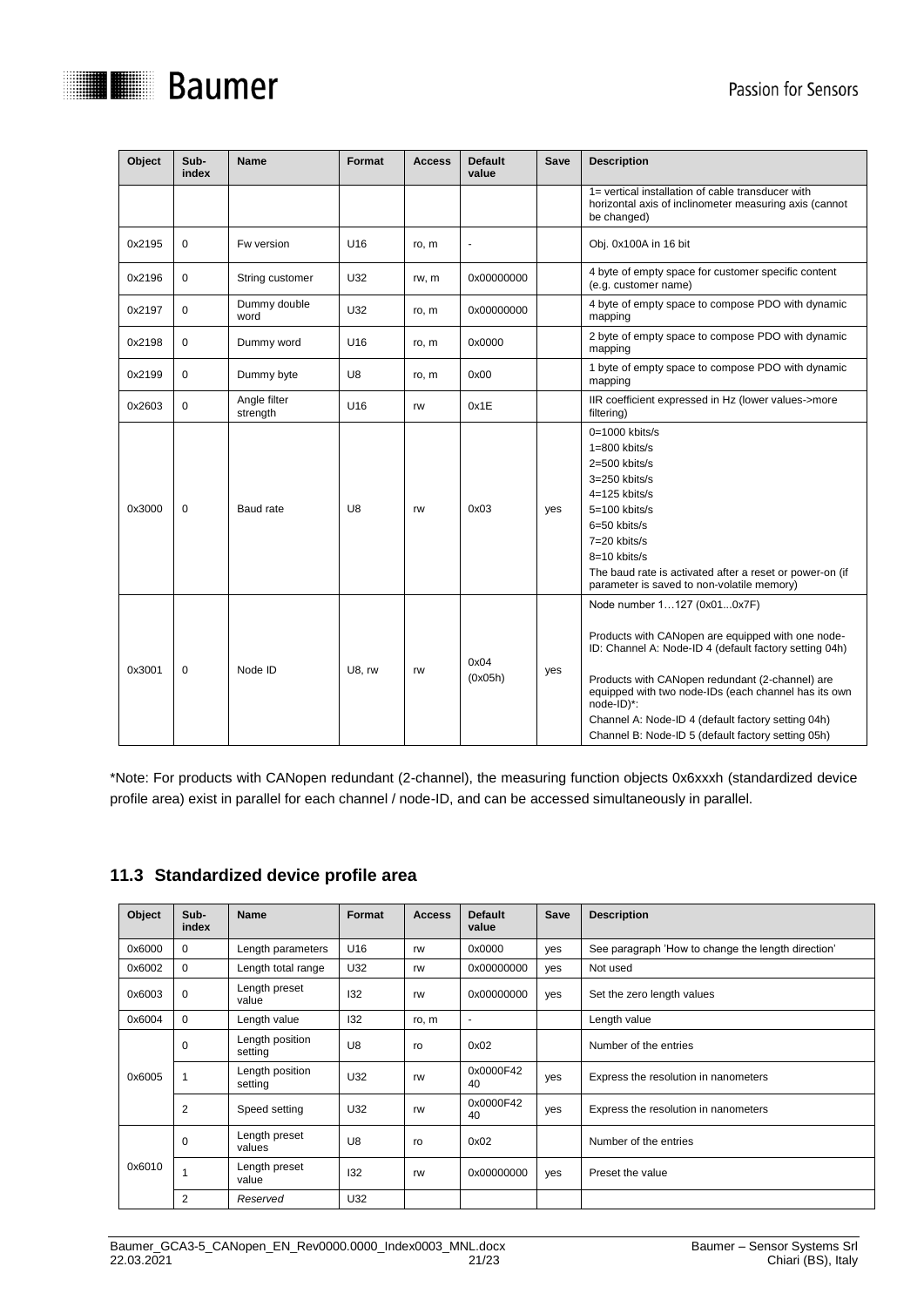

| Object | Sub-<br>index           | <b>Name</b>                                   | Format | <b>Access</b> | <b>Default</b><br>value | Save | <b>Description</b>                                                                                                                                                                                                                                                                                                                                                                                                                              |
|--------|-------------------------|-----------------------------------------------|--------|---------------|-------------------------|------|-------------------------------------------------------------------------------------------------------------------------------------------------------------------------------------------------------------------------------------------------------------------------------------------------------------------------------------------------------------------------------------------------------------------------------------------------|
|        | 0                       | Length value                                  | U8     | ro            | 0x02                    |      | Same as object 2110.00                                                                                                                                                                                                                                                                                                                                                                                                                          |
| 0x6020 | 1                       | Length value                                  | 132    | ro, m         |                         |      | Same as object 2110.01                                                                                                                                                                                                                                                                                                                                                                                                                          |
|        | $\overline{\mathbf{c}}$ | Reserved                                      | U32    |               |                         |      |                                                                                                                                                                                                                                                                                                                                                                                                                                                 |
|        | 0                       | Speed value                                   | U8     | ro            | 2                       |      | Number of the entries                                                                                                                                                                                                                                                                                                                                                                                                                           |
| 0x6030 | 1                       | Speed value                                   | 132    | ro, m         | ٠                       |      | Speed value                                                                                                                                                                                                                                                                                                                                                                                                                                     |
|        | 2                       | Reserved                                      | U32    |               |                         |      |                                                                                                                                                                                                                                                                                                                                                                                                                                                 |
| 0x6800 | 0                       | <b>Resolution Angle**</b>                     | U16    | rw            | 0x0064                  | yes  | This object shall indicate the resolution of Slope long16-<br>bit (object 6810h) and Slope lateral16-bit (object 6820h)<br>objects based on 0,001°.<br>This resolution is also valid for the 32-bit value objects                                                                                                                                                                                                                               |
| 0x6810 | 0                       | Slope Long 16-<br>bit**                       | 116    | ro, m         | $\overline{a}$          |      | (6910h and 6920h).<br>This object shall provide the 16-bit slope value of the<br>longitudinal axis.<br>The value shall be given in degree (angle) with the<br>resolution given in object 6800h.                                                                                                                                                                                                                                                 |
| 0x6811 | 0                       | Slope long 16-bit<br>operating<br>parameter** | U8     | rw            | 0x02                    | yes  | If scaling is enabled, the Slope long16-bit value shall be<br>calculated accordingly to the following equation:<br>Slope long16-bit = physically measured angle $+$<br>Differential slope long16-bit offset + Slope long16-bit<br>offset<br>If scaling is disabled, the Slope long16-bit value shall be<br>equal to the physical measured angle.                                                                                                |
| 0x6812 | 0                       | Slope long 16-bit<br>preset value**           | 116    | rw            | 0x0000                  | yes  | Accessing this object by means of SDO shall set directly<br>the actual longitudinal slope value to a desired<br>longitudinal slope value.<br>The calculated application-offset of the longitudinal slope<br>value is given in Slope long16-bit offset (object 6813h).<br>The Slope long16-bit offset is calculated with respect to<br>object 6814h.<br>The value shall be given in degree (angle) with the<br>resolution given in object 6800h. |
| 0x6813 | 0                       | Slope long 16-bit<br>offset**                 | 116    | ro            | 0x0000                  |      | This object shall indicate the application-offset of the<br>longitudinal axis.<br>The value shall be given in degree (angle) with the<br>resolution given in object 6800h. The following equation<br>shall be applied:<br>Slope long16-bit offset = Slope long16-bit preset value at<br>tacc – slope physical measured at tacc – Differential<br>slope long16-bit offset<br>(tacc = time when accessing object 6812h)                           |
| 0x6814 | 0                       | Differential slope<br>long 16-bit offset**    | 116    | rw            | 0x0000                  | yes  | This object shall shift the Slope long16-bit value (object<br>6810h) independent of Slope long16-bit preset value<br>(object 6812h) and Slope long16-bit offset (object 6813h).<br>The value shall be given in degree (angle) with the<br>resolution given in object 6800h.                                                                                                                                                                     |
| 0x6910 | 0                       | Slope Long 32-<br>bit**                       | 132    | ro, m         |                         |      | See description of object 6810h                                                                                                                                                                                                                                                                                                                                                                                                                 |
| 0x6911 | 0                       | Slope long 32-bit<br>operating<br>parameter** | U8     | rw            | 0x02                    | yes  | See description of object 6811h                                                                                                                                                                                                                                                                                                                                                                                                                 |
| 0x6912 | 0                       | Slope long 32-bit<br>preset value**           | 132    | rw            | 0x00000000              | yes  | See description of object 6812h                                                                                                                                                                                                                                                                                                                                                                                                                 |
| 0x6913 | 0                       | Slope long 32-bit<br>offset**                 | 132    | ro            | 0x00000000              |      | See description of object 6813h                                                                                                                                                                                                                                                                                                                                                                                                                 |
| 0x6914 | $\pmb{0}$               | Differential slope<br>long 32-bit offset **   | 132    | rw            | 0x00000000              | yes  | See description of object 6814h                                                                                                                                                                                                                                                                                                                                                                                                                 |

\*Note: For products with CANopen redundant (2-channel), the measuring function objects 0x6xxxh (standardized device profile area) exist in parallel for each channel / node-ID, and can be accessed simultaneously in parallel.

\*\*Note: The inclinometer objects 6800h...6914h exist for products with integrated inclinometer only.